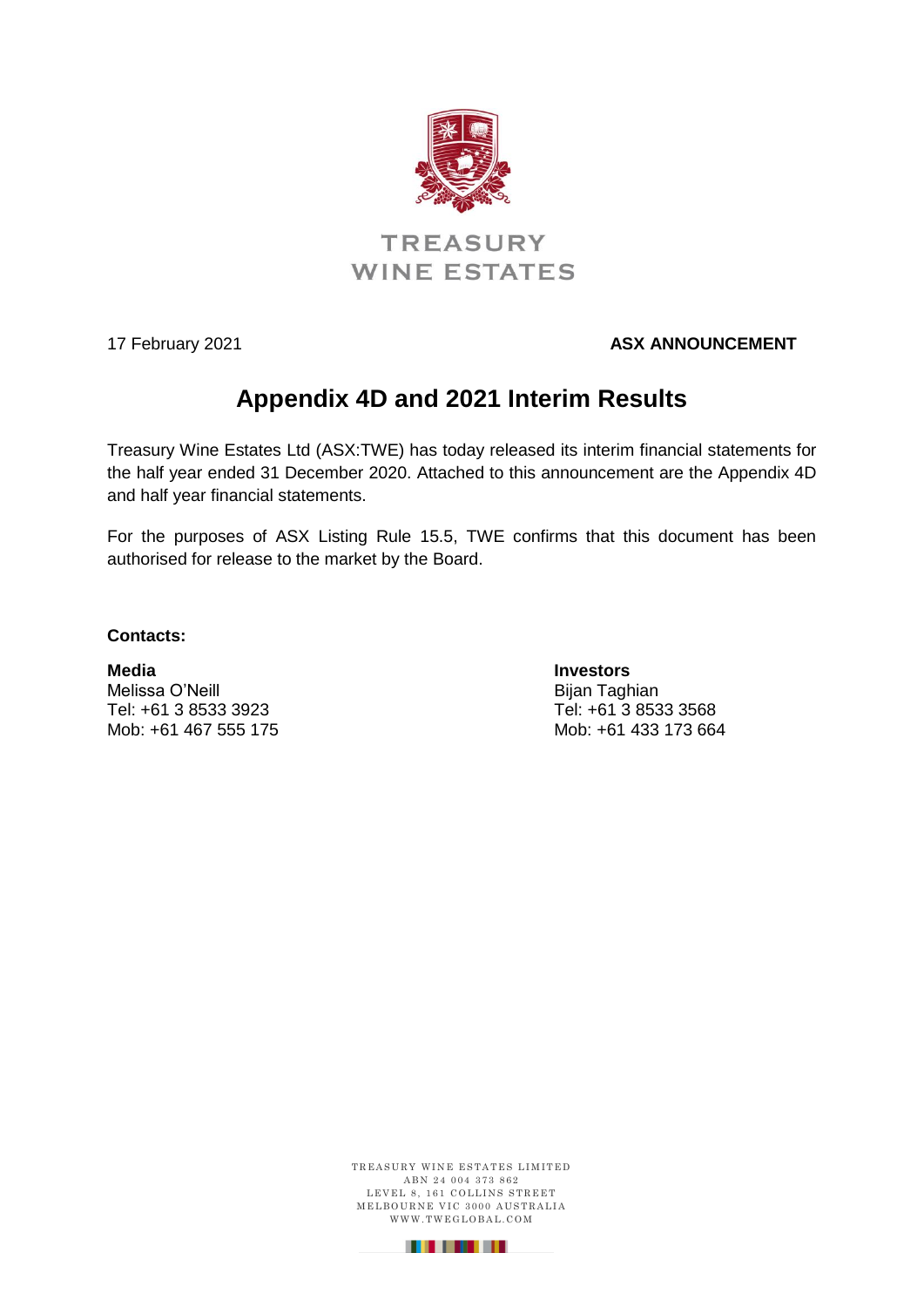# **Appendix 4D**

**Treasury Wine Estates Limited For the half year ended 31 December 2020 ABN 24 004 373 862** 

## **1. Results for announcement to the market**

| <b>Key information</b>                                                                                | <b>Half</b> year<br>ended<br>31 December<br>2020<br>$\mathbf{\$M}$ | <b>Half</b> year<br>ended<br>31 December<br>2019<br>$\mathbf{\$M}$ | % Change<br>increase/<br>(decrease) | Amount<br>increase/<br>(decrease)<br><b>SM</b> |
|-------------------------------------------------------------------------------------------------------|--------------------------------------------------------------------|--------------------------------------------------------------------|-------------------------------------|------------------------------------------------|
| Revenue from ordinary activities                                                                      | 1,424.2                                                            | 1,551.2                                                            | $(8.2\%)$                           | (127.0)                                        |
| Profit from ordinary activities after tax attributable<br>to members of Treasury Wine Estates Limited | 120.9                                                              | 211.4                                                              | $(42.8\%)$                          | (90.5)                                         |
| Net profit for the period attributable to members of<br>Treasury Wine Estates Limited                 | 120.9                                                              | 211.4                                                              | $(42.8\%)$                          | (90.5)                                         |
| Earnings before interest, tax, SGARA and material<br>items                                            | 284.1                                                              | 366.7                                                              | (22.5%)                             | (82.6)                                         |

|                                                                        | <b>Half</b> year<br>ended | <b>Half</b> year<br>ended |
|------------------------------------------------------------------------|---------------------------|---------------------------|
| Earnings per share                                                     | 31 December<br>2020       | 31 December<br>2019       |
|                                                                        | Cents per<br>share        | Cents per<br>share        |
|                                                                        |                           |                           |
| Basic earnings per share                                               | 16.8                      | 29.4                      |
| Basic earnings per share, adjusted to exclude SGARA and material items | 24.3                      | 31.9                      |

#### **2. Dividends**

On 17 February 2021, the Board determined to pay an interim dividend of 15 cents per share in respect of the half year ended 31 December 2020. Accordingly this dividend is not provided for in the balance sheet as at 31 December 2020. The record date for determining an entitlement to receipt of the interim dividend is 4 March 2021 (AEDT) and the dividend is expected to be paid on 1 April 2021.

The Company's Dividend Reinvestment Plan will be in operation for the interim dividend. The last date for receipt of election notices for participation in the Dividend Reinvestment Plan is 5 March 2021 (AEDT).

| <b>Dividends</b>                                                                               | Cents per<br>share | Franking<br>$\%$ |
|------------------------------------------------------------------------------------------------|--------------------|------------------|
| Interim dividend – half year ended 31 December 2020 (determined subsequent to<br>balance date) | 15.0               | 100              |
| Final dividend – year ended 30 June 2020                                                       | 8.0                | 100              |
| Interim dividend – half year ended 31 December 2019                                            | 20.0               | 100              |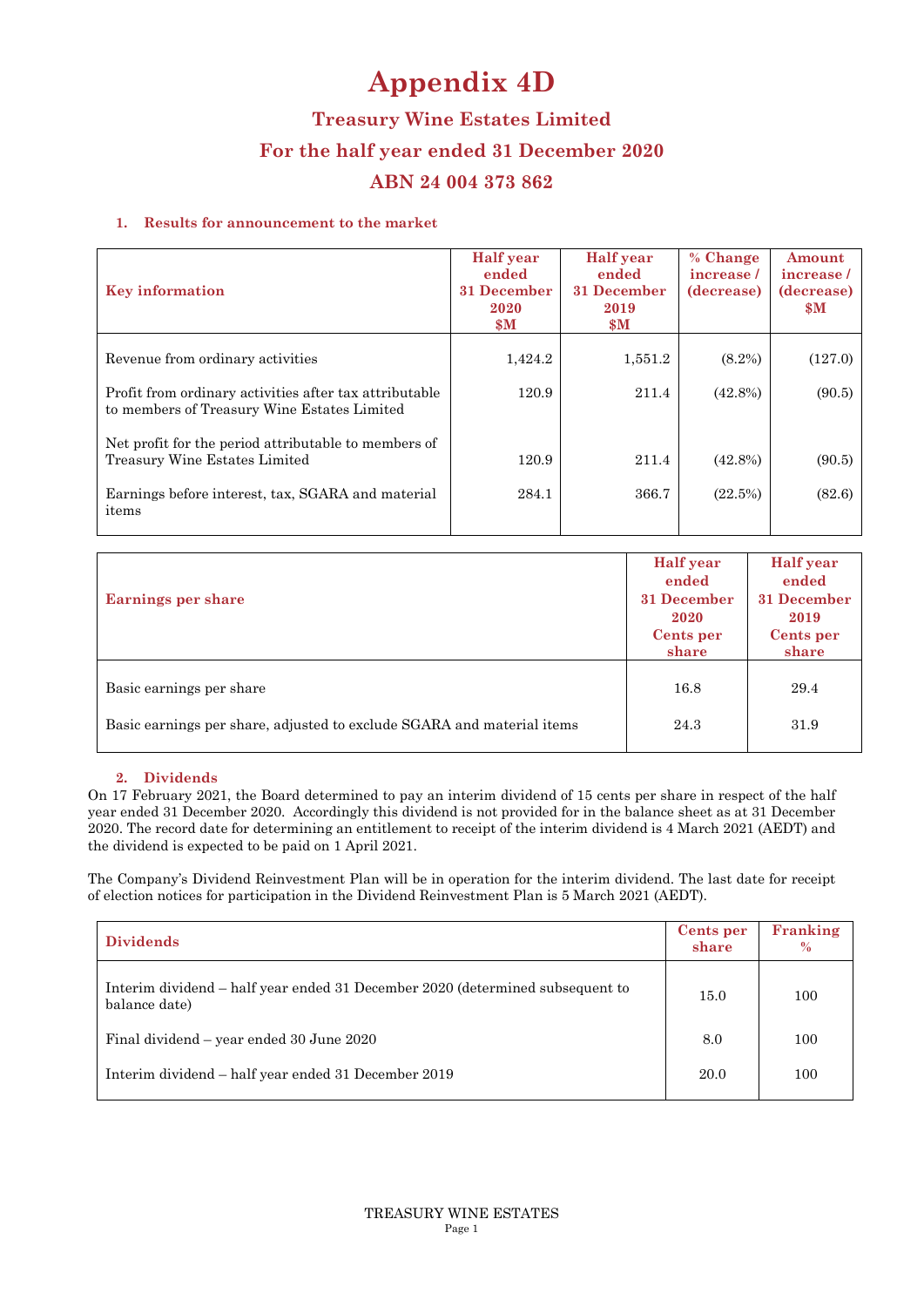# **Appendix 4D**

## **Treasury Wine Estates Limited For the half year ended 31 December 2020 ABN 24 004 373 862**

#### **3. Financial statements**

Please refer to pages 4 through 26 of this report wherein the following are provided:

- Directors' Report;
- Auditor's independence declaration;
- Consolidated statement of profit or loss and other comprehensive income for the half year ended 31 December 2020;
- Consolidated statement of financial position as at 31 December 2020;
- Consolidated statement of changes in equity for the half year ended 31 December 2020;
- Consolidated statement of cash flows for the half year ended 31 December 2020;
- Notes to the consolidated financial statements;
- Directors' Declaration; and
- Independent auditor's review report for the half year ended 31 December 2020.

## **4. Net tangible asset backing**

| Net tangible asset backing per ordinary share    | As at<br>31<br><b>December</b><br>2020 | As at<br>31<br><b>December</b><br>2019 |
|--------------------------------------------------|----------------------------------------|----------------------------------------|
| Net tangible asset backing per ordinary<br>share | 3.26                                   | 3.32                                   |

## **5. Associates and joint ventures**

| <b>Investments in Associates and Joint Ventures</b>                                                      | As at<br>31<br><b>December</b><br>2020<br>$\mathbf{\$M}$ | As at<br>31<br><b>December</b><br>2019<br>$\mathbf{\$M}$ |
|----------------------------------------------------------------------------------------------------------|----------------------------------------------------------|----------------------------------------------------------|
| Investments accounted for using the equity method                                                        | 2.5                                                      | 2.5                                                      |
| Investments in associates and joint venture partnerships are accounted for in the consolidated financial |                                                          |                                                          |

Investments in associates and joint venture partnerships are accounted for in the consolidated financial statements using the equity method of accounting. The Group holds a 50 percent investment in Fiddlesticks LLC, a company incorporated in the United States of America. The percentage ownership at 31 December 2020 is consistent with the prior period.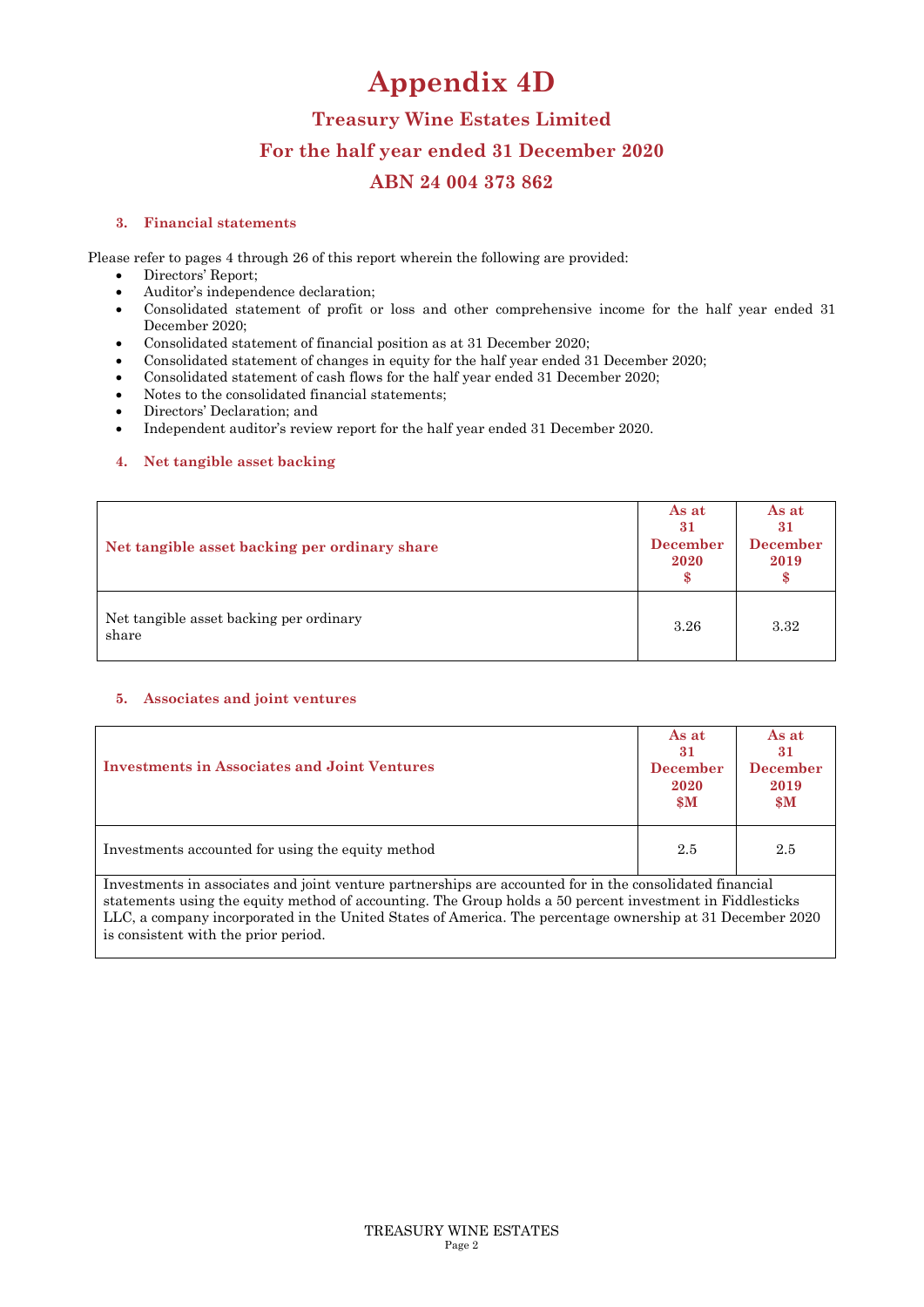# **Appendix 4D**

# **Treasury Wine Estates Limited For the half year ended 31 December 2020 ABN 24 004 373 862**

#### **6. Further information**

Additional Appendix 4D disclosure requirements can be found in the notes to the half-year financial report, the half year Directors' Report and the ASX announcement lodged on17 February 2021.

Further information can be obtained from:

**Media:** 

**Investors:** 

Melissa O'Neill Tel: +61 3 8533 3923 Mob: +61 467 555 175 Bijan Taghian Tel: +61 3 8533 3568 Mob: +61 433 173 664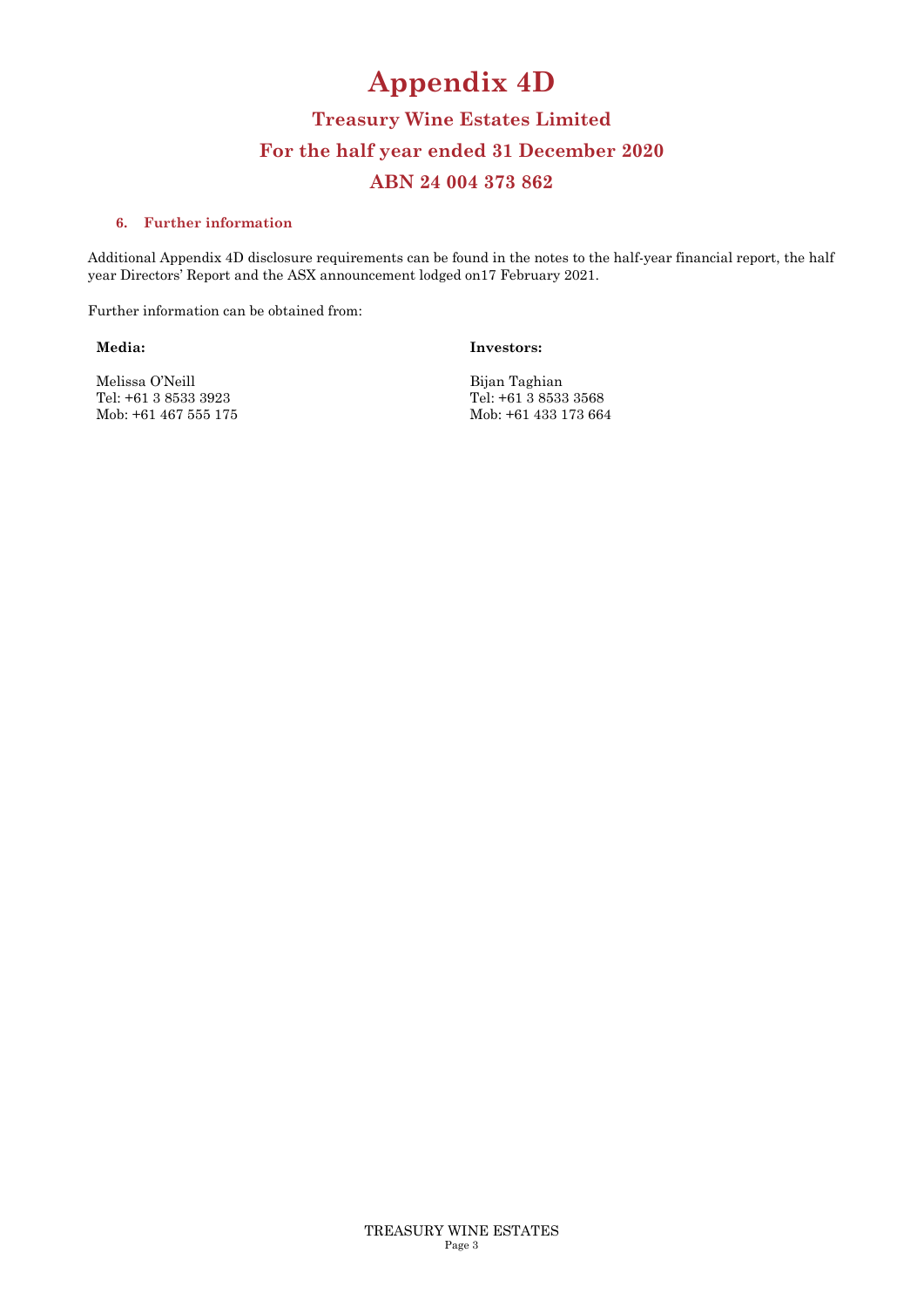## **DIRECTORS' REPORT**

#### **Treasury Wine Estates Limited**

#### **Directors' report For the half year ended 31 December 2020**

The Directors present their report on the consolidated entity ("the Group") comprising Treasury Wine Estates Limited ("the Company") and the entities it controlled at the end of, or during, the half year ended 31 December 2020.

#### **DIRECTORS**

The members of the Board of Directors of Treasury Wine Estates Limited who held office during the half year and as at the date of this report are as follows:

Paul Rayner (Chairman) Tim Ford (Chief Executive Officer) Ed Chan Louisa Cheang Warwick Every-Burns Garry Hounsell Colleen Jay Antonia Korsanos Lauri Shanahan

#### **PRINCIPAL ACTIVITIES**

The principal activities of the Group during the period involved the production, marketing and sale of wine.

#### **OPERATING AND FINANCIAL REVIEW**

Financial information in the Operating and Financial Review is based on the reviewed financial statements. Non-IFRS measures have not been subject to audit or review. The non-IFRS measures are used internally by management to assess the performance of the business and make decisions on the allocation of our resources.

A full review of operations of the Group during the half year is contained in the Australian Securities Exchange announcement dated 17 February 2021.

Throughout this review, constant currency assumes current and prior period earnings of foreign operations are translated and cross border transactions are transacted at current year exchange rates.

Net profit after tax attributable to members of Treasury Wine Estates Limited for the half year ended 31 December 2020 was \$120.9 million (2019: \$211.4 million), and reported earnings per share was 16.8 cents per share (2019: 29.4 cents per share).

Net sales revenue (NSR) decreased to \$1,410.0 million (2019: \$1,536.1 million), a decrease of 8.2% on a reported currency basis and a decrease of 5.9% on a constant currency basis compared to 31 December 2019. NSR declined 5.9% due to the ongoing impact of COVID-19 disruptions in key sales channels for luxury wine, the impact of the MOFCOM investigations in China and the proactive reduction of commercial volume in the US. The decline was partly offset by strong performance in retail and e-commerce channels in the Americas, ANZ and EMEA.

Earnings before interest, tax, SGARA and material items ("EBITS") of \$284.1 million (2019: \$366.7 million) is down by 22.5% on a reported currency basis. On a constant currency basis, EBITS decreased by 21.6%. The Group's EBITS margin reduced by 3.8 ppts on a reported currency basis to 20.1% in the half year ended 31 December 2020. This is principally driven by continued impacts of COVID-19 disruptions to key sales channels for higher margin, luxury wine in the Americas, Asia and ANZ; higher Cost of Goods Sold on Australian sourced commercial and masstige wine; and reduced shipments in China due to the MOFCOM investigations.

Cost of doing business (Gross Profit less EBITS) decreased to \$276.1 million, an improvement of 12.8% on a reported currency basis, principally driven by the new US sales and marketing model and organisational structure implemented in F20, and alignment of brand investment to sales volume in Asia and reduced promotional investment in the US.

At 31 December 2020 a total net loss of \$(60.5)m has been recognised as material items in relation to the divestment of US brands and assets (\$(50.7)m), the South Australian luxury winery expansion (\$(2.5)m) and overhead and supply chain restructuring (\$(7.3)m).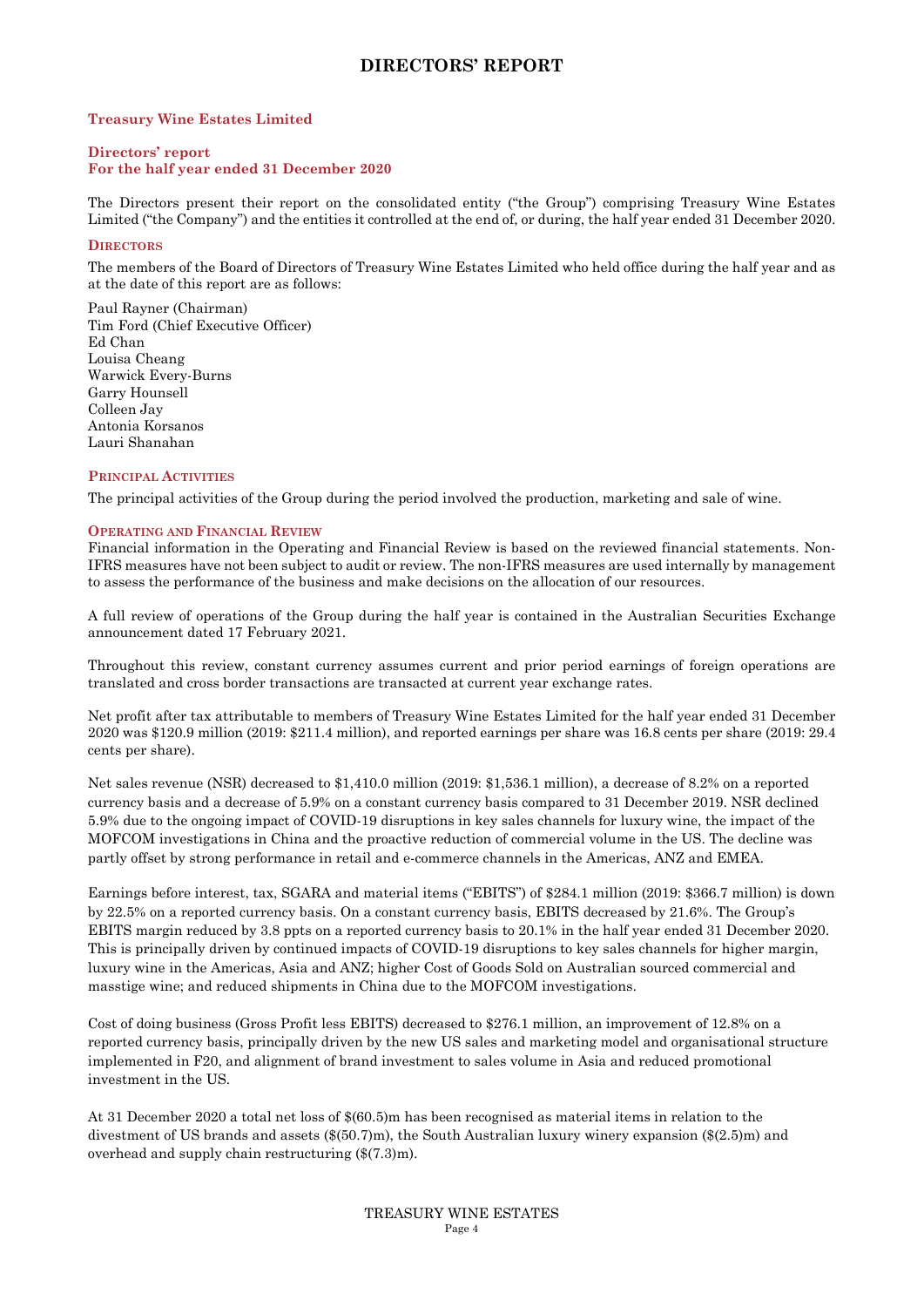## **DIRECTORS' REPORT**

#### **Treasury Wine Estates Limited**

#### **Directors' report**

#### **For the half year ended 31 December 2020 (continued)**

The SGARA loss for the period (AASB 141 Agriculture) was \$11.9 million (2019: \$2.6 million loss) driven by the 2020 Californian vintage loss, partially offset by the unwinding of prior year losses.

#### **Events Subsequent to Reporting Date**

The following events have occurred subsequent to 31 December 2020:

1. The Board declared an interim dividend of 15 cents per share (100% franked) on 17 February 2021.

Other than the above, there are no further matters or circumstances which have arisen since 31 December 2020 which have significantly affected or may significantly affect the operations of the Group, the results of those operations or the state of affairs of the Group in subsequent financial periods.

#### **Shares**

The movement in share capital from 30 June 2020 is set out below:

|                                                            | Number of<br>shares<br>(million) |
|------------------------------------------------------------|----------------------------------|
| Balance at 30 June 2020                                    | 720.8                            |
| 348,319 Shares issued for vested Incentive Plans           | 0.3                              |
| 291,754 Shares issued under the Dividend Reinvestment Plan | 0.3                              |
| Balance at 31 December 2020                                | 721.4                            |

#### **Dividends**

A final dividend in respect of the year ended 30 June 2020 of \$57.7 million (representing a dividend of 8.0 cents per ordinary share) was paid in October 2020, of which (\$2.6m) was settled via the Dividend Reinvestment Plan. This dividend was 100% franked.

On 17 February 2021, the Board determined to pay an interim dividend of 15 cents per share in respect of the half year ended 31 December 2020. Accordingly this dividend is not provided for in the balance sheet as at 31 December 2020. The record date for determining an entitlement to receipt of the interim dividend is 4 March 2021 and the dividend is expected to be paid on 1 April 2021.

The Company's Dividend Reinvestment Plan will be in operation for the interim dividend. The last date for receipt of election notices for participation in the Dividend Reinvestment Plan is 5 March 2021.

#### **Auditor Independence**

A copy of the auditor's independence declaration as required under section 307C of the *Corporations Act 2001* is set out on page 7.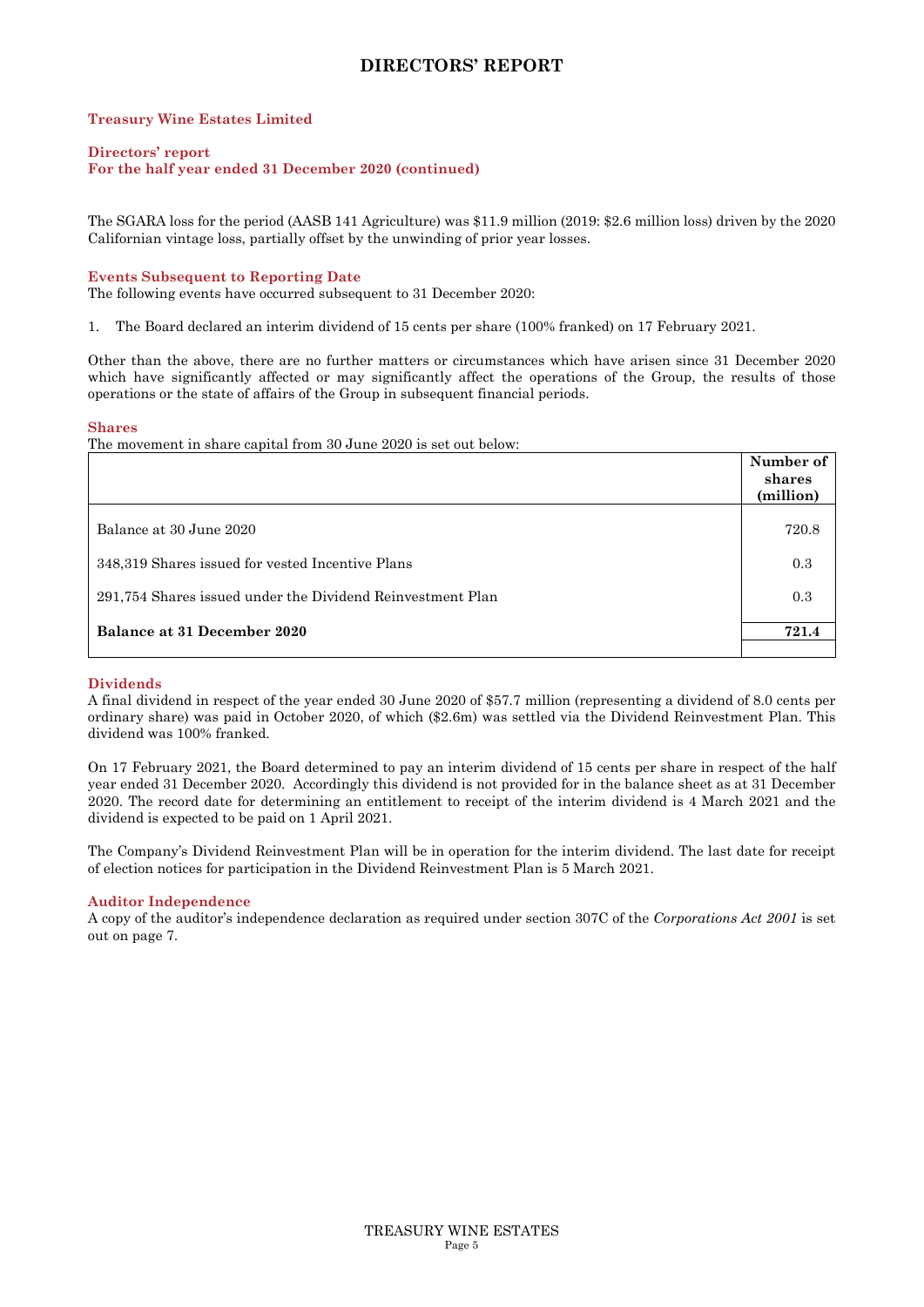## **DIRECTORS' REPORT**

#### **Treasury Wine Estates Limited**

#### **Directors' report**

**For the half year ended 31 December 2020 (continued)** 

#### **Rounding**

The Company is of a kind referred to in *ASIC Corporations (Rounding in Financial/Directors' Reports) Instrument 2016/191.* In accordance with that Instrument, reported amounts have been rounded to the nearest tenth of one million dollars unless otherwise stated.

This report is made in accordance with a resolution of the Board of Directors and is signed for and on behalf of the Directors.

Paul Rayner **Tim Ford Chairman Chairman Chairman Chairman Chairman Chairman Chairman Chairman Chairman Chairman Chairman Chairman Chairman Chairman Chairman Chairman Chairman Chairman**

 $\sim$ 

Chief Executive Officer

17 February 2021 Melbourne, Australia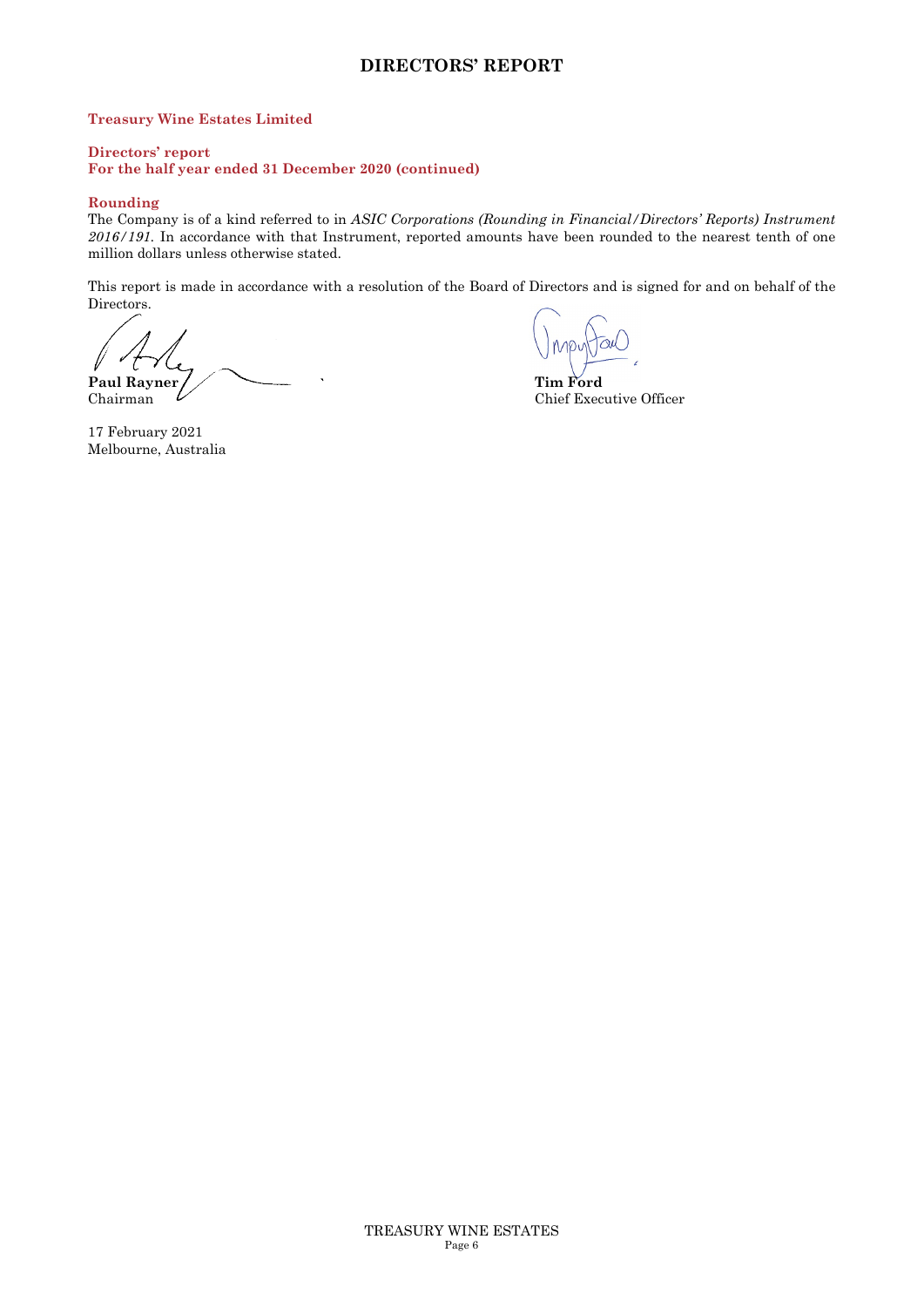

# Lead Auditor's Independence Declaration under Section 307C of the Corporations Act 2001

## To the Directors of Treasury Wine Estates Limited

I declare that, to the best of my knowledge and belief, in relation to the review of Treasury Wine Estates Limited for the half-year ended 31 December 2020 there have been:

- i. no contraventions of the auditor independence requirements as set out in the *Corporations Act 2001* in relation to the review; and
- ii. no contraventions of any applicable code of professional conduct in relation to the review.

Khis

KPMG

Gordon Sangster Partner Melbourne 17 February 2021

©2021 KPMG, an Australian partnership and a member firm of the KPMG global organisation of independent member firms affiliated with KPMG International Limited, a private English<br>company limited by guarantee. All rights re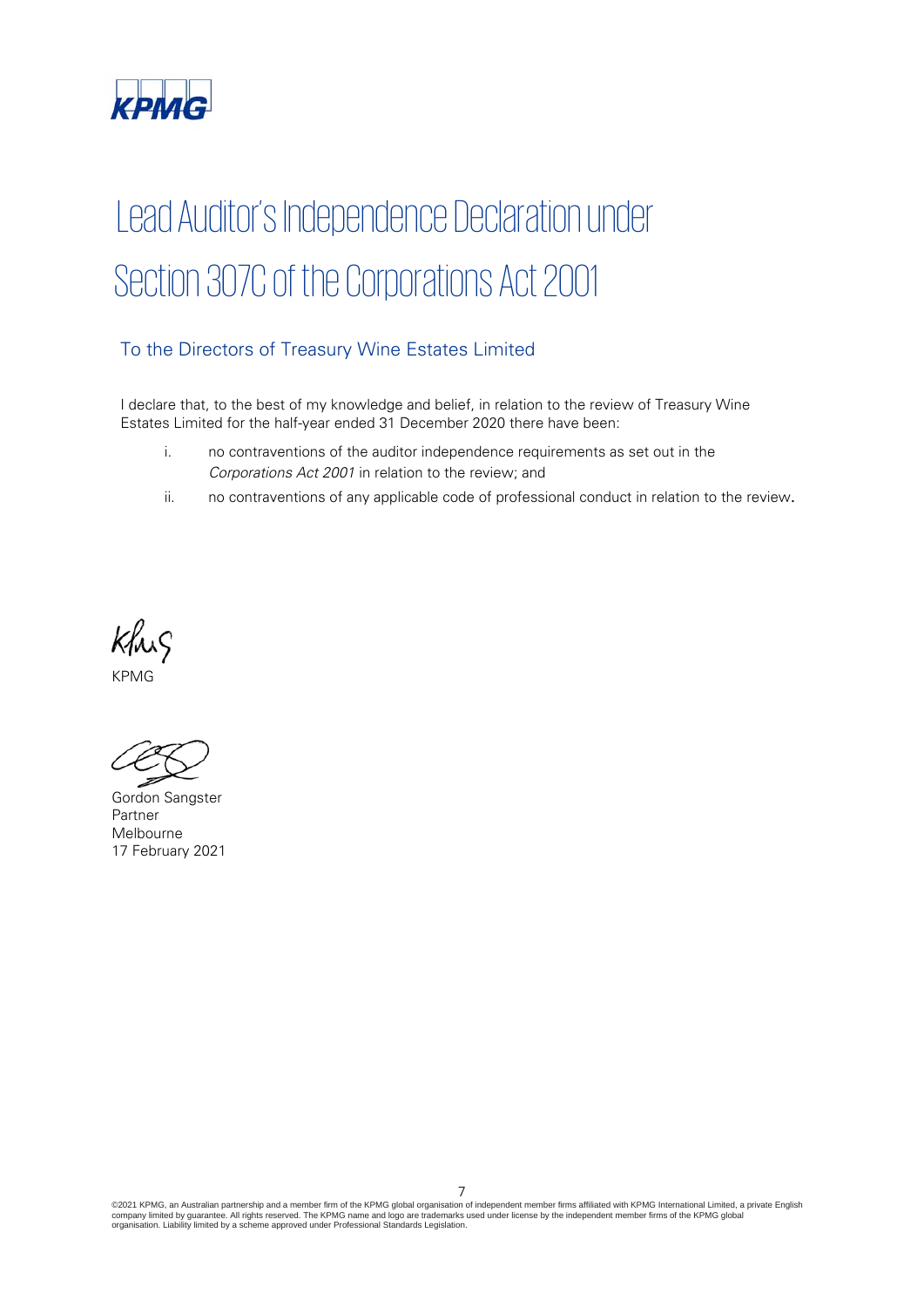#### **CONSOLIDATED STATEMENT OF PROFIT OR LOSS AND OTHER COMPREHENSIVE INCOME**  FOR THE HALF YEAR ENDED 31 DECEMBER 2020

**HALF YEAR 2020 2019 NOTE**  $M$  **\$M**  $M$ Revenue 4 **1,424.2 1,551.2** Cost of sales **(875.0) (868.0) Gross profit 549.2 683.2**  Selling expenses **(130.9) (172.8)** Marketing expenses **(70.6)** (68.5) Administration expenses **(79.7)** (69.9) Other income / (expenses) **(30.7)** (30.7) **Profit before tax and finance costs 211.7 341.3**  Finance income **15.5** 12.7 Finance costs **(55.3) (57.5)** Net finance costs **(39.8) (44.8) (44.8) (44.8) Profit before tax** 171.9 296.5 Income tax expense **(51.0) (85.1) Net profit 120.9 211.4**  Net profit attributable to non-controlling interests **Net profit attributable to members of Treasury Wine Estates Limited 120.9 211.4 Other comprehensive income Items that may subsequently be reclassified to profit or loss**  Cash flow hedges **11.8 (1.1)** Tax on cash flow hedges **(2.5)** 0.1 Exchange gain / (loss) on translation of foreign operations **(142.0) 5.3** Other comprehensive income/(loss) for the year, net of tax (132.7) 4.3 **Total comprehensive income for the year attributable to members of Treasury Wine Estates Limited (11.8) 215.7** Non-controlling interests Total comprehensive income/(loss) for the year (11.8) 215.7 **Earnings per share for profit attributable to the CENTS CENTS CENTS** CENTS CENTS **ordinary equity holders of the Company**  *OREF SHARE PER SHARE* **PER SHARE** *PER SHARE* Basic **16.8 16.8 16.8 29.4** Diluted 8 **16.7 29.3**

The consolidated statement of profit or loss and other comprehensive income should be read in conjunction with the accompanying notes.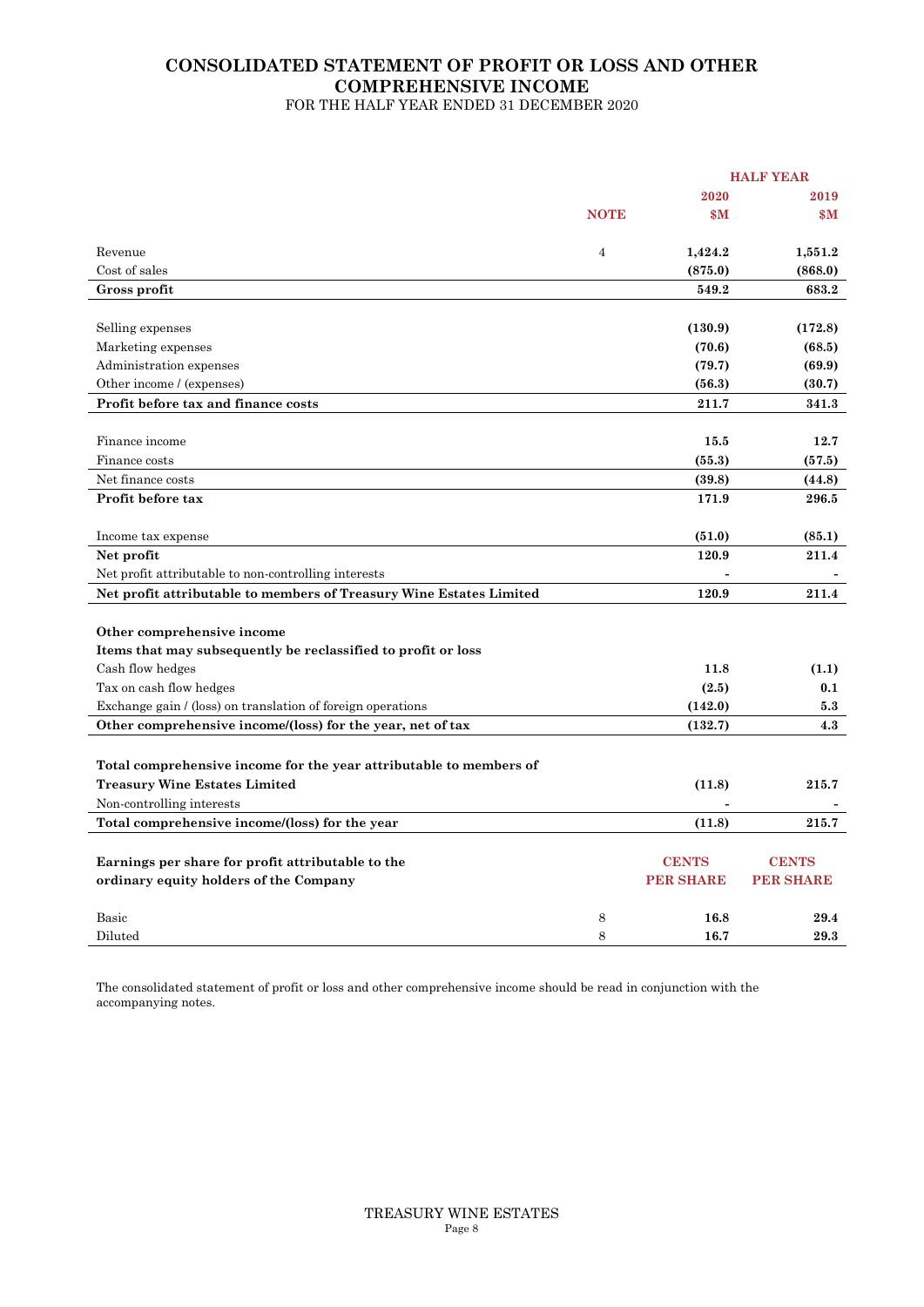## **CONSOLIDATED STATEMENT OF FINANCIAL POSITION**  FOR THE HALF YEAR ENDED 31 DECEMBER 2020

|                                |             | 31 DEC 2020 | 30 JUN 2020 | 31 DEC 2019 <sup>1</sup> |
|--------------------------------|-------------|-------------|-------------|--------------------------|
|                                | <b>NOTE</b> | \$M\$       | \$Μ         | $\mathbf{S} \mathbf{M}$  |
|                                |             |             |             |                          |
| <b>Current assets</b>          |             |             |             |                          |
| Cash and cash equivalents      |             | 480.8       | 449.1       | 335.6                    |
| Receivables                    |             | 511.0       | 553.5       | 702.8                    |
| Inventories                    |             | 826.7       | 1,017.4     | 996.6                    |
| Assets held for sale           |             | 45.7        | 74.3        | 72.3                     |
| Other current assets           |             | 12.8        | 6.0         | $1.3\,$                  |
| Total current assets           |             | 1,877.0     | 2,100.3     | 2,108.6                  |
| Non-current assets             |             |             |             |                          |
| Inventories                    |             | 1,041.8     | 1,059.2     | 1,015.3                  |
| Property, plant and equipment  |             | 1,335.7     | 1,397.4     | 1,393.0                  |
| Right of use assets            |             | 475.5       | 517.0       | 537.7                    |
| Agricultural assets            |             | 40.7        | 34.1        | 39.1                     |
| Intangible assets              |             | 1,208.9     | 1,331.6     | 1,322.7                  |
| Deferred tax assets            |             | 156.5       | 183.5       | 171.9                    |
| Other non-current assets       |             | 40.2        | 48.8        | 18.9                     |
| Total non-current assets       |             | 4,299.3     | 4,571.6     | 4,498.6                  |
| <b>Total assets</b>            |             | 6,176.3     | 6,671.9     | 6,607.2                  |
| <b>Current liabilities</b>     |             |             |             |                          |
| Trade and other payables       |             | 673.0       | 682.1       | 665.6                    |
| Current tax liabilities        |             | 6.5         | 22.9        | 53.2                     |
| Provisions                     |             | 48.9        | 53.9        | 52.7                     |
| Borrowings                     | 9           | 53.7        | 223.3       | 164.8                    |
| Other current liabilities      |             | 4.0         | 0.8         | $1.7\,$                  |
| Total current liabilities      |             | 786.1       | 983.0       | 938.0                    |
| <b>Non-current liabilities</b> |             |             |             |                          |
| Borrowings                     | 9           | 1,489.2     | 1,702.3     | 1,626.3                  |
| Deferred tax liabilities       |             | 299.8       | 334.2       | 322.5                    |
| Other non-current liabilities  |             | 41.3        | 29.0        | 10.4                     |
| Total non-current liabilities  |             | 1,830.3     | 2,065.5     | 1,959.2                  |
| <b>Total liabilities</b>       |             | 2,616.4     | 3,048.5     | 2,897.2                  |
| Net assets                     |             | 3,559.9     | 3,623.4     | 3,709.9                  |
| Equity                         |             |             |             |                          |
| Contributed equity             | 10          | 3,276.0     | 3,269.8     | 3,261.0                  |
| Reserves                       |             | (120.9)     | 12.0        | 12.7                     |
| Retained earnings              |             | 400.7       | 337.5       | 432.1                    |
| Total parent entity interest   |             | 3,555.8     | 3,619.3     | 3,705.8                  |
| Non-controlling interests      |             | 4.1         | 4.1         | 4.1                      |
| <b>Total equity</b>            |             | 3,559.9     | 3,623.4     | 3,709.9                  |

The consolidated statement of financial position should be read in conjunction with the accompanying notes.

<sup>1:</sup> Prior year comparatives have been restated for the application of AASB 112 Income Taxes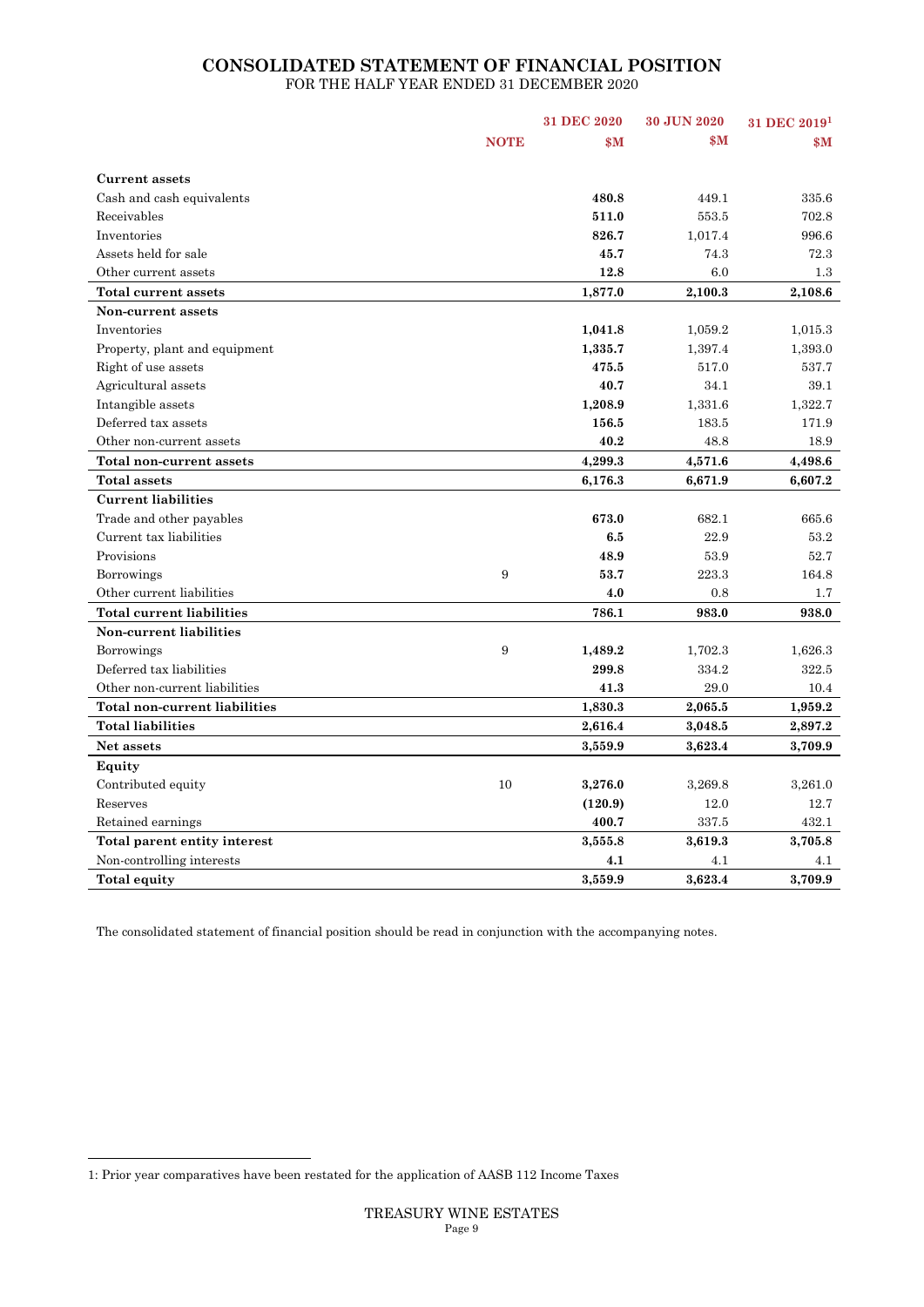## **CONSOLIDATED STATEMENT OF CHANGES IN EQUITY**

FOR THE HALF YEAR ENDED 31 DECEMBER 2020

|                                                |                          |                 | <b>FOREIGN</b>     |                                 |              |                          |                               |
|------------------------------------------------|--------------------------|-----------------|--------------------|---------------------------------|--------------|--------------------------|-------------------------------|
|                                                |                          |                 | <b>CURRENCY</b>    |                                 |              | NON-                     |                               |
|                                                | <b>CONTRIBUTED</b>       | <b>RETAINED</b> | <b>TRANSLATION</b> | <b>OTHER</b><br><b>RESERVES</b> |              | <b>CONTROLLING</b>       | <b>TOTAL</b><br><b>EQUITY</b> |
|                                                | <b>EQUITY</b>            | <b>EARNINGS</b> | <b>RESERVE</b>     |                                 | <b>TOTAL</b> | <b>INTERESTS</b>         |                               |
|                                                | \$M\$                    | \$M             | \$M                | \$M                             | \$M          | \$M\$                    | \$M                           |
| Balance at 30 June 2019 <sup>1</sup>           | 3,243.8                  | 364.5           | 72.1               | (43.0)                          | 3,637.4      | 4.1                      | 3,641.5                       |
| Profit for the half year                       |                          | 211.4           |                    |                                 | 211.4        |                          | 211.4                         |
| Total other comprehensive income/(loss)        | $\overline{\phantom{a}}$ |                 | 5.3                | (1.0)                           | 4.3          | $\overline{\phantom{a}}$ | 4.3                           |
| Total comprehensive income/(loss) for the year | $\sim$                   | 211.4           | 5.3                | (1.0)                           | 215.7        | $\blacksquare$           | 215.7                         |
| Transactions with owners in their capacity     |                          |                 |                    |                                 |              |                          |                               |
| as owners directly in equity                   |                          |                 |                    |                                 |              |                          |                               |
| Share-based payment expense                    |                          |                 |                    | 11.3                            | 11.3         |                          | 11.3                          |
| Vested deferred shares and share rights        | 13.6                     |                 |                    | (32.0)                          | (18.4)       |                          | (18.4)                        |
| Dividends to owners of the Company             | 3.6                      | (143.8)         |                    |                                 | (140.2)      |                          | (140.2)                       |
| Balance at 31 December 20191                   | 3,261.0                  | 432.2           | 77.4               | (64.7)                          | 3,705.8      | 4.1                      | 3,709.9                       |
| Balance at 30 June 2020                        | 3,269.8                  | 337.5           | 86.6               | (74.6)                          | 3,619.3      | 4.1                      | 3,623.4                       |
| Profit for the year                            |                          | 120.9           |                    |                                 | 120.9        |                          | 120.9                         |
| Total other comprehensive income/(loss)        |                          |                 | (142.0)            | 9.3                             | (132.7)      |                          | (132.7)                       |
| Total comprehensive income/(loss) for the year | $\sim$                   | 120.9           | (142.0)            | 9.3                             | (11.8)       | $\overline{\phantom{0}}$ | (11.8)                        |
| Transactions with owners in their capacity     |                          |                 |                    |                                 |              |                          |                               |
| as owners directly in equity                   |                          |                 |                    |                                 |              |                          |                               |
| Share based payment expense                    |                          |                 |                    | 4.8                             | 4.8          |                          | 4.8                           |
| Vested deferred shares and share rights        | 3.6                      |                 |                    | (5.0)                           | (1.4)        |                          | (1.4)                         |
| Dividends to owners of the Company             | 2.6                      | (57.7)          |                    |                                 | (55.1)       |                          | (55.1)                        |
| Balance at 31 December 2020                    | 3,276.0                  | 400.7           | (55.4)             | (65.5)                          | 3,555.8      | 4.1                      | 3,559.9                       |

The consolidated statement of changes in equity should be read in conjunction with the accompanying notes.

<sup>1:</sup> Prior year comparatives have been restated for the application of AASB 112 Income Taxes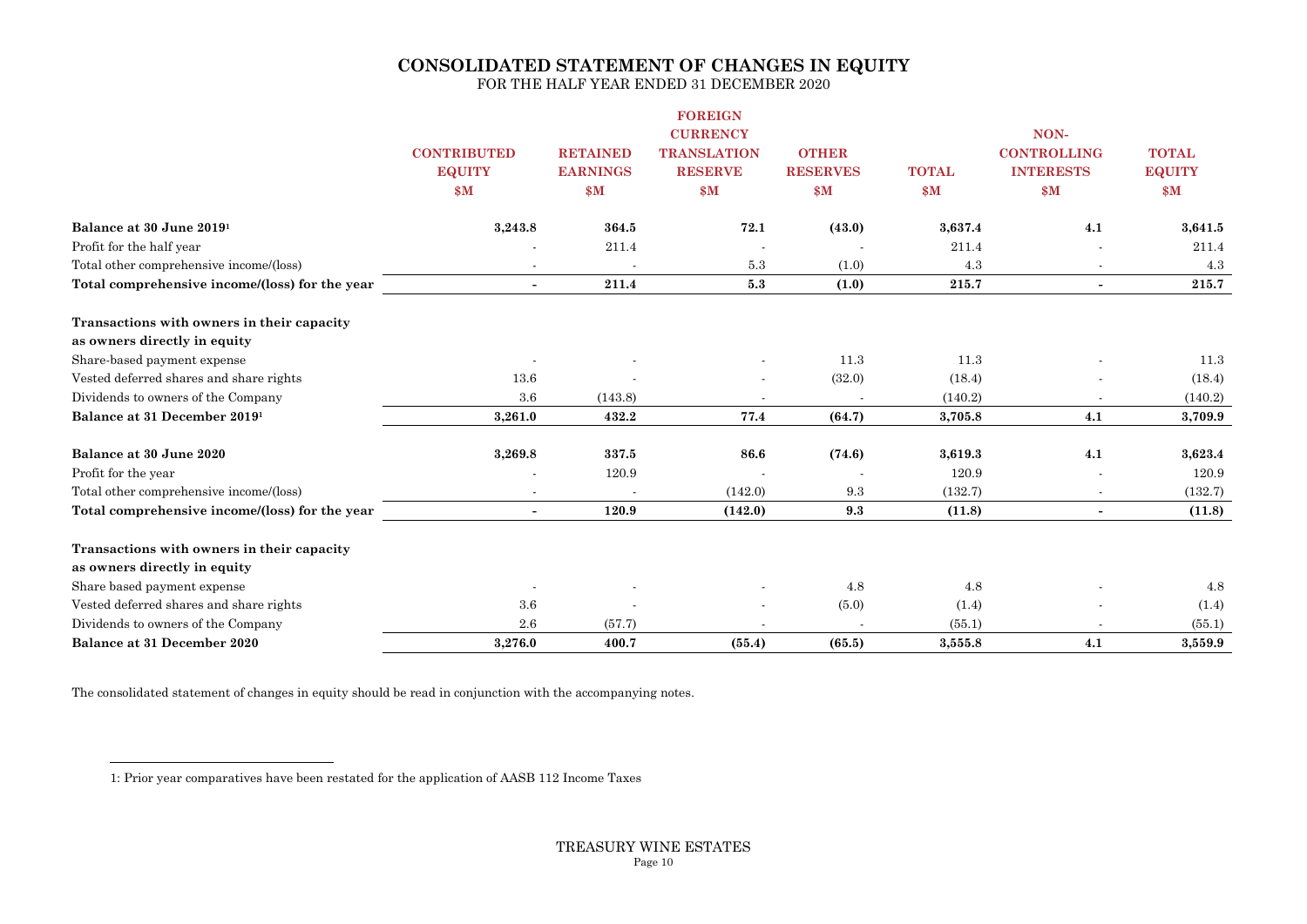## **CONSOLIDATED STATEMENT OF CASH FLOWS**

## FOR THE HALF YEAR ENDED 31 DECEMBER 2020

|                                                                                   | <b>HALF YEAR</b> |                 |
|-----------------------------------------------------------------------------------|------------------|-----------------|
|                                                                                   | 2020             | 2019            |
|                                                                                   | \$M              | \$M\$           |
|                                                                                   | <b>INFLOWS/</b>  | <b>INFLOWS/</b> |
|                                                                                   | (OUTFLOWS)       | (OUTFLOWS)      |
| Cash flows from operating activities                                              |                  |                 |
| Receipts from customers                                                           | 1,878.5          | 1,943.4         |
| Payments to suppliers, governments and employees                                  | (1,430.9)        | (1,571.4)       |
| Borrowing costs paid                                                              | (3.6)            | (2.0)           |
| Income taxes paid                                                                 | (81.1)           | (123.7)         |
| Interest paid                                                                     | (36.0)           | (41.8)          |
| Net cash flows from operating activities                                          | 326.9            | 204.5           |
|                                                                                   |                  |                 |
| Cash flows from investing activities                                              |                  |                 |
| Payments for property, plant, and equipment                                       | (57.7)           | (74.3)          |
| Payments for intangible assets                                                    | (10.7)           | (16.7)          |
| Proceeds from sale of property, plant and equipment                               | 59.6             | 28.7            |
| Business acquisitions, net of cash acquired                                       |                  | (22.2)          |
| Net cash flows used in investing activities                                       | (8.8)            | (84.5)          |
|                                                                                   |                  |                 |
| Cash flows from financing activities                                              |                  |                 |
| Proceeds from issue of shares net of transaction costs                            | 0.9              |                 |
| Dividend payments                                                                 | (55.1)           | (140.2)         |
| Proceeds from borrowings                                                          | 217.4            |                 |
| Repayment of borrowings                                                           | (435.1)          | (42.2)          |
| Purchase of shares – employee equity plans                                        |                  | (4.9)           |
| Net cash flows used in financing activities                                       | (271.9)          | (187.3)         |
| Total cash flows from activities                                                  | 46.2             | (67.3)          |
|                                                                                   |                  |                 |
| Cash and cash equivalents at the beginning of the year                            | 449.1            | 401.8           |
| Effects of exchange rate changes on foreign currency cash flows and cash balances | (14.5)           | 1.1             |
| Cash and cash equivalents at end of the year                                      | 480.8            | 335.6           |

The consolidated statement of cash flows should be read in conjunction with the accompanying notes.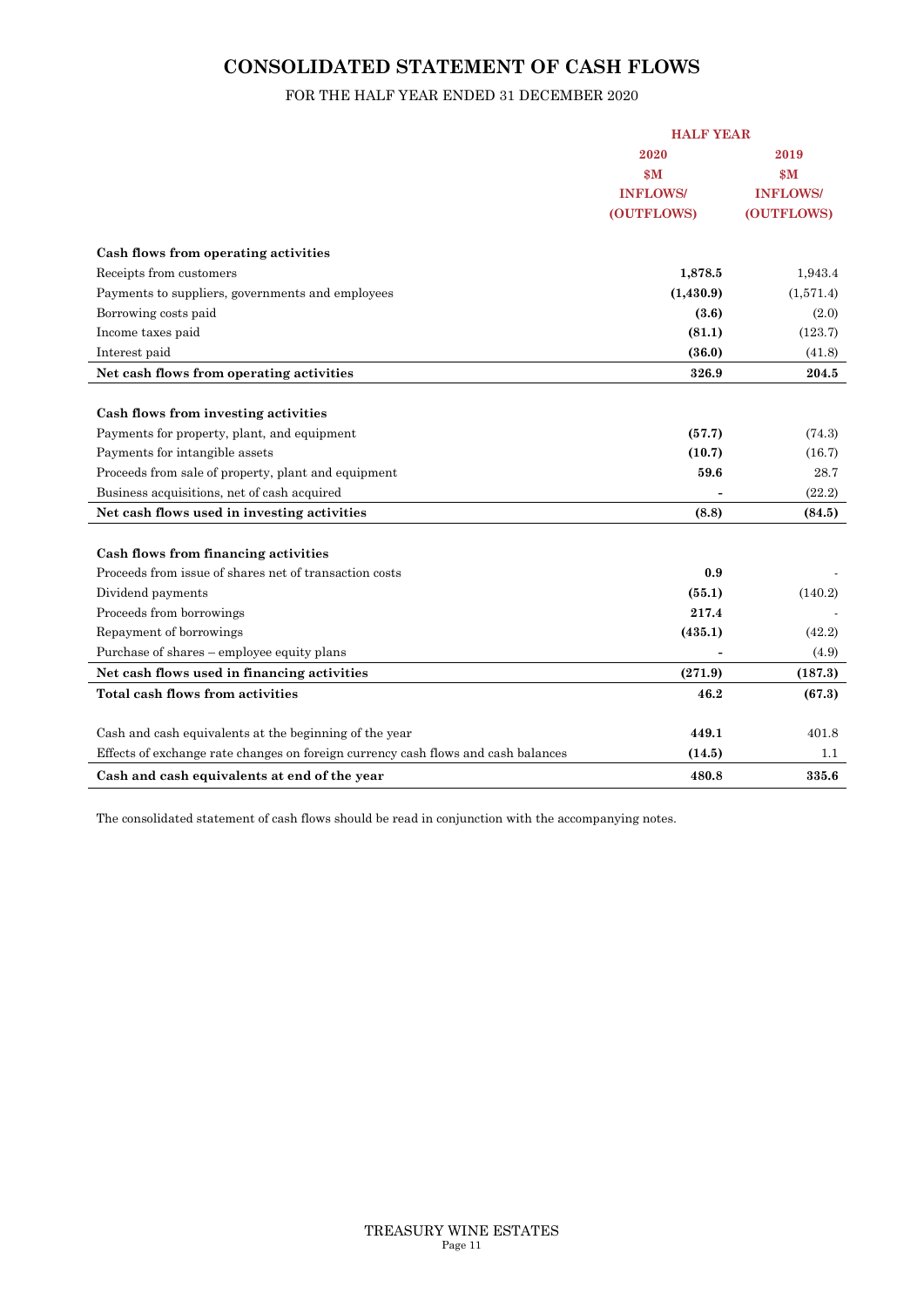## FOR THE HALF YEAR ENDED 31 DECEMBER 2020

#### **NOTE 1 – CORPORATE INFORMATION**

The financial report of Treasury Wine Estates Limited ("the Company") and of its controlled entities (collectively "the Group") for the half year ended 31 December 2020 was authorised for issue in accordance with a resolution of Directors on 17 February 2021. Treasury Wine Estates Limited is a for profit company incorporated and domiciled in Australia and limited by shares which are publicly traded on the Australian Securities Exchange (ASX).

#### **NOTE 2 – SUMMARY OF SIGNIFICANT ACCOUNTING POLICIES**

#### **(a) Statement of compliance**

The financial report for the half year ended 31 December 2020 has been prepared in accordance with Australian Accounting Standard AASB 134 *Interim Financial Reporting* and the *Corporations Act 2001* and was approved by the Board of Directors on 17 February 2021.

This financial report does not include all the notes of the type normally included in an annual financial report and therefore cannot be expected to provide as full an understanding of the financial performance, financial position and cash flows of the Group as the annual financial report. Accordingly, this report should be read in conjunction with the annual financial report for the year ended 30 June 2020 and any public announcements made by the Company in accordance with the continuous disclosure obligations arising under ASX listing rules.

#### **(b) Basis of preparation**

This report:

- Has been prepared on a historical cost basis, except for derivative financial instruments and assets classified as held for sale, agricultural produce and assets, and assets and liabilities acquired in a business combination which have been measured at fair value; and
- Is presented in Australian dollars with all values rounded to the nearest tenth of one million dollars unless otherwise stated, in accordance with *ASIC Corporations (Rounding in Financial/Directors' Reports) Instrument 2016/191.*

Other than as described in Note 2(c) the accounting policies are consistent with those applied in the previous financial year.

Line items labelled 'other' on the faces of the consolidated financial statements comprise miscellaneous income, expenses, assets, liabilities or cash flows which individually or in aggregate are not considered material to warrant separate disclosures.

#### **COVID-19 considerations**

The ongoing COVID-19 pandemic has increased the estimation uncertainty in the preparation of the half year financial report statements, generally, due to the impact of the following factors:

- The extent and duration of actions by governments, businesses and consumers to contain the spread of the virus;
- The extent and duration of the expected economic downturn. This includes the disruption to capital markets, deteriorating credit, higher unemployment, and changes in consumer discretionary spending behaviours; and
- The effectiveness of government measures that have and will be put in place to support businesses and consumers through this disruption and economic downturn.

During H1 F21, the Group experienced the following impacts on its operations and financial statements as a result of these factors:

- Governments continued to take varying approaches to containment of the virus in each of TWE's markets. In general, retail and e-commerce channels remained open and other channels (including restaurants, bars, cellar doors and travel retail) were either partially or entirely closed with re-opening occuring at different rates across individual markets.
- In-home consumption remained higher during periods of lockdown, primarily through retail and e-commerce channels.
- Consumers continued to turn to well-known and trusted brands, which drove volumes of Commercial, Masstige and lower Luxury wines. Higher value luxury wines were negatively impacted by lower consumption – driven primarily by the closure of key luxury channels.
- In the majority of TWE's markets, governments maintained fiscal and economic stimulus packages of varying natures, many of which remain in place at 31 December 2020, and at the date of this report.
- Agricultural activities (including wine production) has generally been considered an essential service in all of the Group's key sourcing regions, with no material interruptions encountered through global operations.

In respect of this financial report, the impact of COVID-19 is primarily relevant to estimates of future performance which is in turn relevant to the areas of impairment of non-financial assets, net realisable value of inventory, recoverability of receivables and recoverability of income tax losses. Other areas of estimates, judgements and assumptions for the Group are not impacted by estimates of future performance.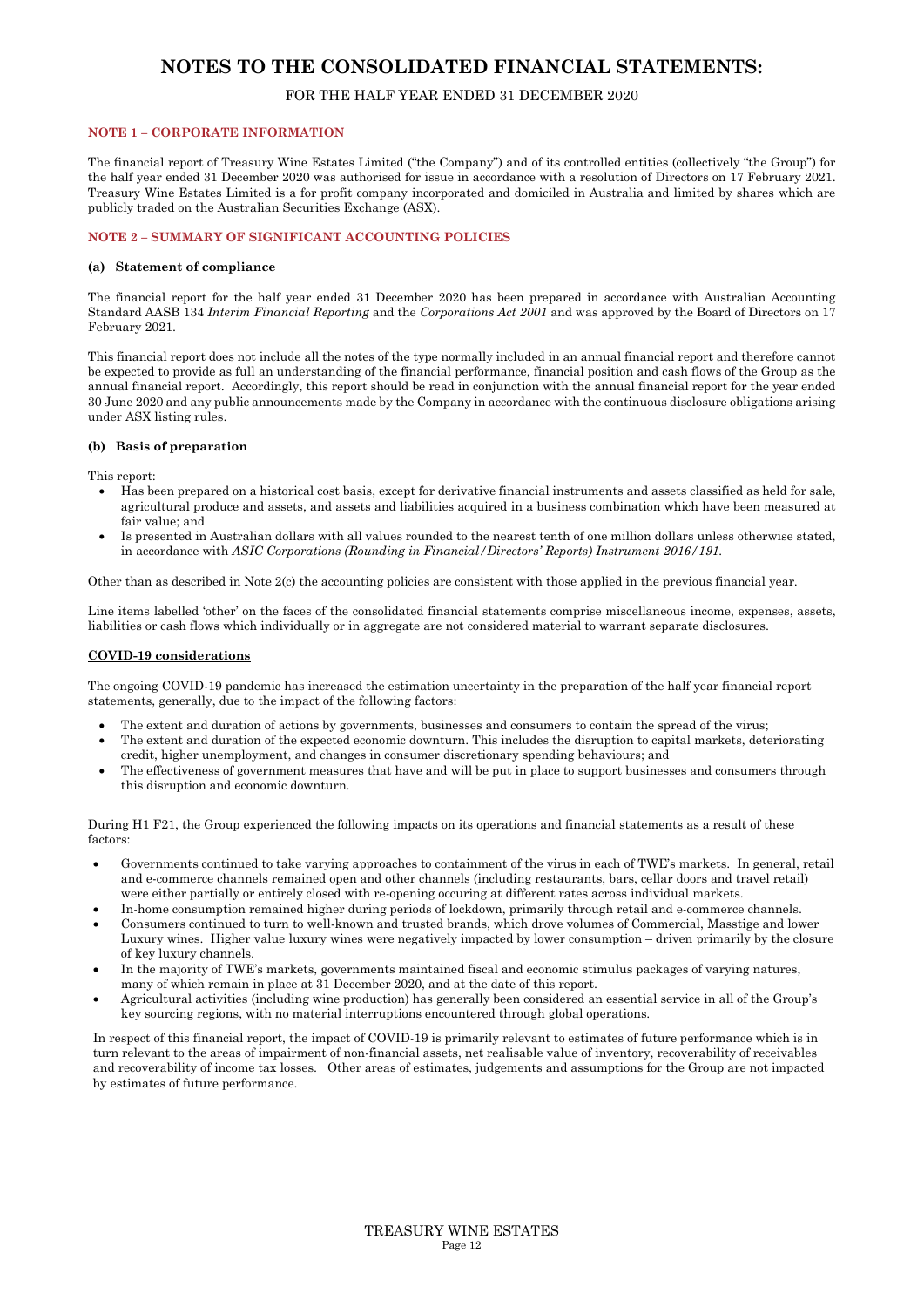## FOR THE HALF YEAR ENDED 31 DECEMBER 2020

#### **NOTE 2 – SUMMARY OF SIGNIFICANT ACCOUNTING POLICIES (CONTINUED)**

In making estimates of future performance, the following assumptions and judgements in relation to the potential impact of COVID-19 have been applied by the Group. Actual results may differ from these estimates under different assumptions and conditions.

- Retail and e-commerce channels are assumed to remain open at the levels as at 31 December 2020, in all regions.
- All regions will continue a phased 're-opening' of previously closed or partially closed channels (bars, restaurants, cellar doors, travel retail) to pre-COVID-19 levels at a progressive rate over the course of calendar year 2021. All channels are assumed to be open by the end of 2021 with the exception of travel retail which will not fully re-open until calendar year 2022.
- In-home consumption, and therefore retail and e-commerce channel sales, are assumed to reduce in line with re-opening of on-premise channels (bars, restaurants).
- Luxury wine consumption assumed to continue to progressively return to pre-COVID-19 levels over the course of F21, but assumed to be below pre-COVID-19 levels in key festive selling periods (Christmas, New Year, Chinese New Year).
- Government fiscal and economic stimulus packages are maintained, but phased out as economies return to historical output levels.
- Agricultural activities (including wine production) continue to be considered an essential service in all of the Group's key sourcing regions.

As noted above, the Group assumes a trend of general recovery. Whilst further virus outbreaks may occur in some regions, the progressive deployment of vaccines in key markets is expected to support recovery and the assumptions applied by the Group.

Key assumptions and judgements have been stress tested for the impacts of COVID-19 with further downside sensitivity. As a result, more extensive changes in assumptions have been considered and disclosed in the financial statements.

Further details on the estimates, judgements and assumptions applied by the Group within these Financial statements are included within the relevant Notes, including sensitivities applied to ensure financial statements and disclosures are appropriate.

#### **(c) New standards adopted**

Since 30 June 2020, the Group has not adopted any new or amended accounting standards.

*IFRIC Agenda Decision – Multiple Tax Consequences of Recovering an Asset (AASB 112 Income Taxes)* 

The impact of adopting the IFRIC agenda decision was reflected in the 30 June 2020 annual report. The impact of adopting the decision on balances reported for 31 December 2019 is summarised below. Only restated lines have been included.

#### **CONSOLIDATED STATEMENT OF FINANCIAL POSITION (EXTRACT)**

The Group recognised a deferred tax liability with a corresponding increase to goodwill in relation to the AASB 112 accounting policy change, for deferred taxes recognised on intangible asset acquisitions as part of a business combination.

|                                         | <b>31 DECEMBER</b><br>2019<br>$\mathbf{\$M}$<br><b>REPORTED</b> | <b>INCREASE/</b><br><b>DECREASE \$M</b> | <b>31 DECEMBER</b><br>2019<br>\$M<br><b>RESTATED</b> |
|-----------------------------------------|-----------------------------------------------------------------|-----------------------------------------|------------------------------------------------------|
| Assets<br>Intangible assets             | 1,177.7                                                         | 145.0                                   | 1,322.7                                              |
| Liabilities<br>Deferred tax liabilities | 188.0                                                           | 134.5                                   | 322.5                                                |
| Equity<br>Retained earnings             | 421.6                                                           | 10.5                                    | 432.1                                                |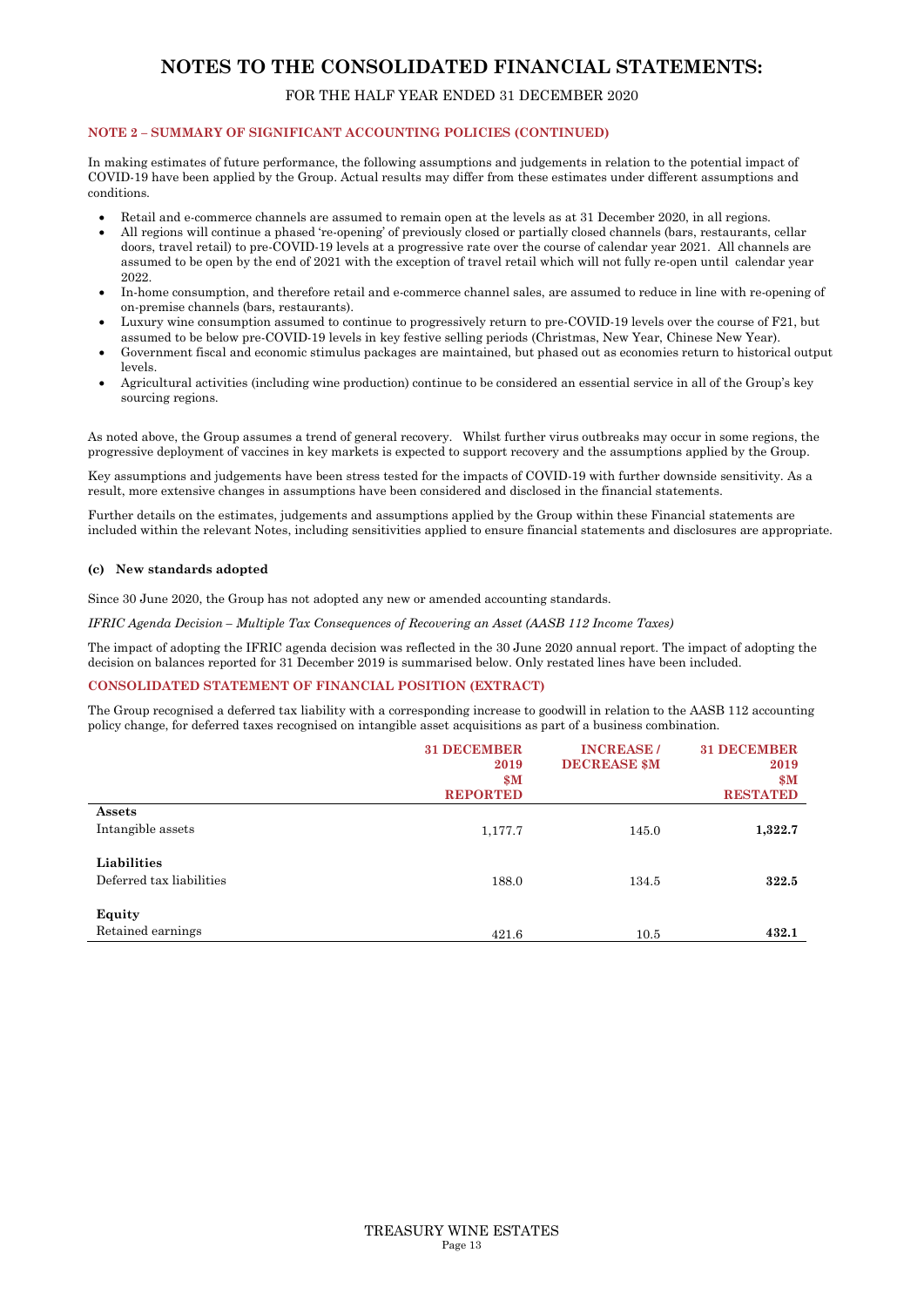#### FOR THE HALF YEAR ENDED 31 DECEMBER 2020

#### **NOTE 2 – SUMMARY OF SIGNIFICANT ACCOUNTING POLICIES (CONTINUED)**

#### **(d) Issued but not yet effective accounting standards**

The following relevant accounting standards have recently been issued or amended but are not yet effective and have not been adopted for this half year reporting period. This is not expected to have a material impact to the Group.

| Reference          | Title                                                                           | Application    |
|--------------------|---------------------------------------------------------------------------------|----------------|
| AASB 2020-8        | Amendments to AASB - Interest Rate Benchmark Reform: Phase 2                    | 1 January 2021 |
| AASB 2014-10       | Amendments to AASB - Sale or Contribution of Assets between an Investor and its | 1 January 2022 |
|                    | Associate or Joint Venture                                                      |                |
| AASB 2015-10       | Amendments to AASB - Effective Date of Amendments to AASB 10 and AASB 128       | 1 January 2022 |
| AASB 2017-5        | Amendments to AASB - Effective Date of Amendments to AASB 10 and AASB 128       | 1 January 2022 |
|                    | and Editorial Corrections                                                       |                |
| AASB 2020-3        | Amendments to AASB - Annual Improvements 2018-2020 and Other Amendments         | 1 January 2022 |
| AASB 2020-1        | Amendments to AASB - Classification of Liabilities as Current or Non-Current    | 1 January 2023 |
| AASB 2020-6        | Amendments to AASB - Classification of Liabilities as Current or Non-current -  | 1 January 2023 |
|                    | Deferral of Effective Date                                                      |                |
| AASB <sub>17</sub> | <b>Insurance Contracts</b>                                                      | 1 January 2023 |
| AASB 2020-5        | Amendments to AASB - Insurance Contracts                                        | 1 January 2023 |

#### **NOTE 3 - SEGMENT INFORMATION**

#### **The Group's segments**

The Group reports segment information on the same basis as its internal management reporting structure and consistent with the information used to organise and manage the Group. The reportable segments are based on the aggregation of operating segments determined by the similarity of the nature of products, the production process, the types of customers and the methods used to distribute the products.

#### **Presentation of segment results**

The principal profit metric for internal management reporting is Management earnings before interest, tax, SGARA and material items (EBITS). Corporate charges are allocated to each segment on a proportionate basis linked to segment revenue, head count or where the work is undertaken depending on the nature of the charge.

SGARA represents the difference between the fair value of harvested grapes (as determined under AASB 141 "Agriculture"), and the cost of harvested grapes. This fair value gain or loss is excluded from Management EBITS so that earnings can be assessed on the cost of harvested grapes, rather than their fair value. This approach results in a better reflection of the true nature of TWE's consumer branded and FMCG business, and to improves comparability with domestic and global peers.

The Group has the following reportable segments:

#### *(i) Australia & New Zealand (ANZ)*

This segment is responsible for the manufacture, sale and marketing of wine within Australia & New Zealand.

#### *(ii) Europe, Middle, East and Africa (EMEA)*

This segment is responsible for the manufacture, sale and marketing of wine within Europe and Middle, East & Africa.

*(iii) Americas* 

This segment is responsible for the manufacture, sale and marketing of wine within North American and Latin Americas regions. *(iv) Asia* 

This segment is responsible for the sale and marketing of wine within Asia (excluding the Middle East & Africa).

#### *Segment assets and liabilities*

Segment assets and liabilities represent those working capital and non-current assets and liabilities that are located in the respective segments. Cash and borrowings, other than lease liabilities, are not considered to be segment assets/liabilities as they are managed by our centralised treasury function. Consistent with the use of EBITS for measuring profit, tax assets and liabilities, which do not contribute towards EBITS, are not allocated to operating segments.

#### *Intersegment transactions*

The price of an intersegment transaction is set at an arm's length basis. Whilst these transactions are eliminated on consolidation, they are shown within the segment revenue and EBITS to reflect the segment of origin performance, including production.

#### *Corporate charges*

Unallocated corporate charges are reported in the Corporate/unallocated segment. Net finance costs are not allocated to segments as the Group's financing function is centralised through its treasury function.

#### *Segment loans payable and loans receivable*

Segment loans are initially recognised at the amount transferred. Intersegment loans receivable and payable that earn or incur non-market interest are adjusted to fair value based on market interest rates.

#### *Other*

If items of revenue and expense are not allocated to operating segments, then any associated assets and liabilities are also not allocated to segments.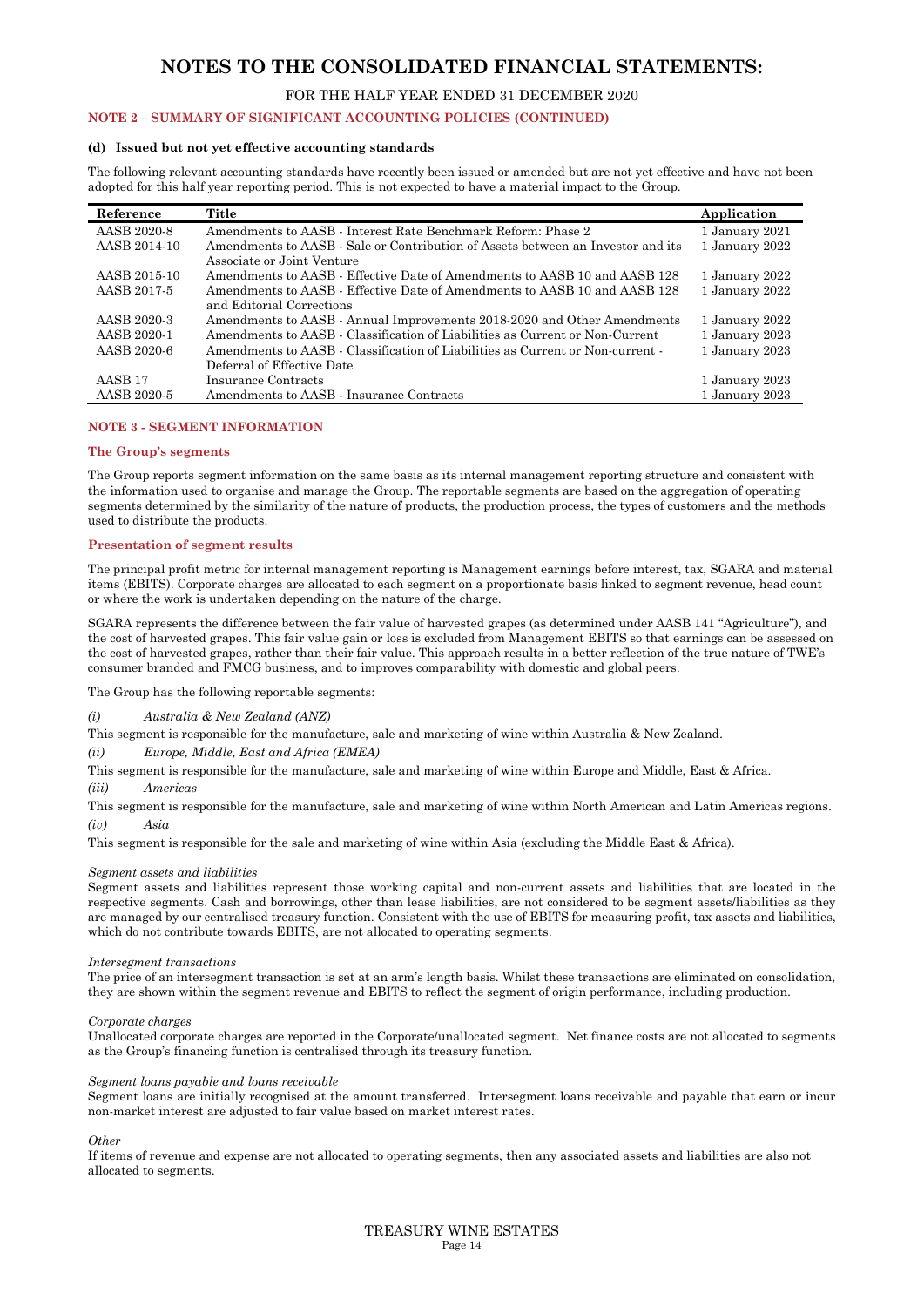FOR THE HALF YEAR ENDED 31 DECEMBER 2020

#### **NOTE 3 - SEGMENT INFORMATION (CONTINUED)**

| 2020                                                                | <b>ANZ</b> | <b>AMERICAS</b> | <b>ASIA</b>           | <b>EMEA</b> | <b>INTERSEGMENT</b><br><b>ELIMINATION</b> | <b>TOTAL</b><br><b>SEGMENT</b> | <b>UNALLOCATED</b><br><b>CORPORATE</b> | <b>CONSOLIDATED</b> |
|---------------------------------------------------------------------|------------|-----------------|-----------------------|-------------|-------------------------------------------|--------------------------------|----------------------------------------|---------------------|
|                                                                     | \$M\$      | $\mathbf{\$M}$  | $\mathbf{S}$ <b>M</b> | \$M         | \$M\$                                     | \$M                            | \$M                                    | $\mathbf{s}$ M      |
| Total revenue comprises:                                            |            |                 |                       |             |                                           |                                |                                        |                     |
| Net sales revenue                                                   | 323.8      | 535.1           | 333.2                 | 217.9       |                                           | 1,410.0                        |                                        | 1,410.0             |
| Other revenue                                                       | 2.3        | 9.2             | 0.4                   | 1.2         |                                           | 13.1                           | 1.1                                    | 14.2                |
| Intersegment revenue                                                | 158.0      | 22.4            | 0.1                   | 8.3         | (188.8)                                   |                                |                                        |                     |
| Total segment revenue (excl other<br>income/interest)               | 484.1      | 566.7           | 333.7                 | 227.4       | (188.8)                                   | 1,423.1                        | 1.1                                    | 1,424.2             |
| <b>Management EBITS</b>                                             | 75.3       | 83.1            | 127.2                 | 25.0        |                                           | 310.6                          | (26.5)                                 | 284.1               |
| SGARA gain/(loss)                                                   | (3.1)      | (8.1)           |                       | (0.7)       | $\blacksquare$                            | (11.9)                         |                                        | (11.9)              |
| Material items                                                      | (2.5)      | (55.7)          |                       |             | $\blacksquare$                            | (58.2)                         | (2.3)                                  | (60.5)              |
| <b>Management EBIT</b>                                              | 69.7       | 19.3            | 127.2                 | 24.3        | $\overline{\phantom{0}}$                  | 240.5                          | (28.8)                                 | 211.7               |
| Net finance costs                                                   |            |                 |                       |             |                                           |                                |                                        | (39.8)              |
| Consolidated profit before tax                                      |            |                 |                       |             |                                           |                                |                                        | 171.9               |
| Depreciation of property, plant and                                 |            |                 |                       |             |                                           |                                |                                        |                     |
| equipment and right of use assets                                   | (24.2)     | (36.5)          | (2.4)                 | (1.0)       |                                           | (64.1)                         | (2.1)                                  | (66.2)              |
| Amortisation of intangible assets                                   | (0.2)      | (2.3)           | $\blacksquare$        | (0.7)       | $\blacksquare$                            | (3.2)                          | (9.3)                                  | (12.5)              |
| Capital expenditure                                                 | (46.5)     | (10.8)          | (2.1)                 | (0.7)       | $\overline{\phantom{a}}$                  | (60.1)                         | (8.3)                                  | (68.4)              |
| Segment assets (excl intersegment<br>$assets$ ) – 31 Dec 20         | 2,405.5    | 2,412.0         | 169.1                 | 434.5       | $\blacksquare$                            | 5,421.1                        | 755.2                                  | 6,176.3             |
| Segment assets (excl intersegment<br>$assets$ ) – 30 June 20        | 2,514.5    | 2,783.9         | 163.2                 | 428.6       | $\blacksquare$                            | 5,890.2                        | 781.7                                  | 6,671.9             |
| Segment liabilities (excl intersegment<br>liabilities) – 31 Dec 20  | (316.9)    | (756.0)         | (106.4)               | (104.8)     | $\overline{\phantom{a}}$                  | (1,284.1)                      | (1,332.3)                              | (2,616.4)           |
| Segment liabilities (excl intersegment<br>liabilities) – 30 June 20 | (348.4)    | (819.1)         | (68.3)                | (97.7)      |                                           | (1,333.4)                      | (1,715.1)                              | (3,048.5)           |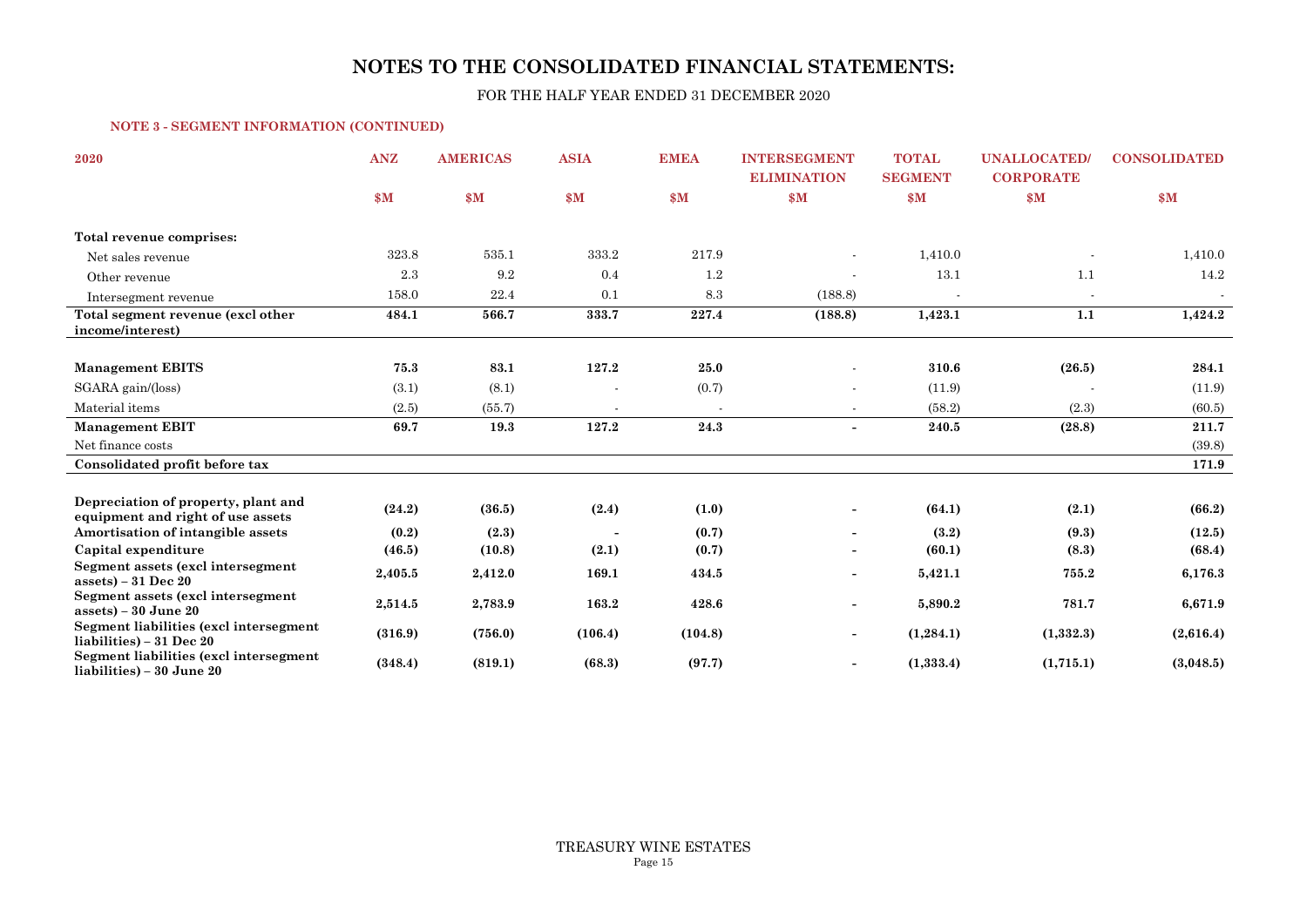FOR THE HALF YEAR ENDED 31 DECEMBER 2020

#### **NOTE 3 - SEGMENT INFORMATION (CONTINUED)**

| 20191                                                                    | <b>ANZ</b> | <b>AMERICAS</b> | <b>ASIA</b>              | <b>EMEA</b> | <b>INTERSEGMENT</b><br><b>ELIMINATION</b> | <b>TOTAL</b><br><b>SEGMENT</b> | <b>UNALLOCATED</b><br><b>CORPORATE</b> | <b>CONSOLIDATED</b> |
|--------------------------------------------------------------------------|------------|-----------------|--------------------------|-------------|-------------------------------------------|--------------------------------|----------------------------------------|---------------------|
|                                                                          | \$M\$      | \$M             | \$M                      | \$M\$       | \$M                                       | \$M                            | \$M                                    | $\mathbf{S}$ M      |
| Total revenue comprises:                                                 |            |                 |                          |             |                                           |                                |                                        |                     |
| Net sales revenue                                                        | 325.8      | 612.4           | 407.5                    | 190.4       |                                           | 1,536.1                        |                                        | 1,536.1             |
| Other revenue                                                            | 3.1        | 10.5            | 0.2                      | 1.3         | $\blacksquare$                            | 15.1                           |                                        | 15.1                |
| Intersegment revenue                                                     | 182.7      | 20.8            | 0.2                      | 16.1        | (219.8)                                   |                                |                                        |                     |
| Total segment revenue (excl other<br>income/interest)                    | 511.6      | 643.7           | 407.9                    | 207.8       | (219.8)                                   | 1,551.2                        |                                        | 1,551.2             |
| <b>Management EBITS</b>                                                  | 85.9       | 98.3            | 175.5                    | 32.0        |                                           | 391.7                          | (25.0)                                 | 366.7               |
| SGARA gain/(loss)                                                        | (3.4)      | 0.4             |                          | 0.4         |                                           | (2.6)                          |                                        | (2.6)               |
| Material items                                                           | (22.8)     | $\blacksquare$  | $\overline{\phantom{a}}$ | $\sim$      | $\blacksquare$                            | (22.8)                         | $\blacksquare$                         | (22.8)              |
| <b>Management EBIT</b>                                                   | 59.7       | 98.7            | 175.5                    | 32.4        | $\blacksquare$                            | 366.3                          | (25.0)                                 | 341.3               |
| Net finance costs                                                        |            |                 |                          |             |                                           |                                |                                        | (44.8)              |
| Consolidated profit before tax                                           |            |                 |                          |             |                                           |                                |                                        | 296.5               |
|                                                                          |            |                 |                          |             |                                           |                                |                                        |                     |
| Depreciation of property, plant and<br>equipment and right of use assets | (26.7)     | (38.4)          | (2.1)                    | (1.2)       | $\overline{\phantom{a}}$                  | (68.4)                         | (1.9)                                  | (70.3)              |
| Amortisation of intangible assets                                        | (0.4)      | (1.7)           | $\blacksquare$           | (0.8)       | $\sim$                                    | (2.9)                          | (4.8)                                  | (7.7)               |
| Capital expenditure                                                      | (46.2)     | (31.9)          | (1.1)                    | (1.0)       |                                           | (80.2)                         | (10.8)                                 | (91.0)              |
| Segment assets (excl intersegment<br>assets) – $31$ Dec 19               | 2,442.4    | 2,872.5         | 267.5                    | 424.1       | $\overline{\phantom{a}}$                  | 6,006.5                        | 600.7                                  | 6,607.2             |
| Segment assets (excl intersegment<br>$assets$ ) – 30 June 19             | 2,505.1    | 2,841.3         | 223.0                    | 370.9       |                                           | 5,940.3                        | 701.2                                  | 6,641.5             |
| Segment liabilities (excl intersegment<br>liabilities) – 31 Dec 19       | (360.5)    | (861.8)         | (67.4)                   | (81.8)      | $\overline{\phantom{a}}$                  | (1,371.5)                      | (1,525.7)                              | (2,897.2)           |
| Segment liabilities (excl intersegment<br>liabilities) – 30 June 19      | (359.4)    | (865.3)         | (57.9)                   | (95.0)      | $\overline{\phantom{a}}$                  | (1,377.6)                      | (1,622.4)                              | (3,000.0)           |

1: Prior year comparatives have been restated for the application of AASB 112 Income Taxes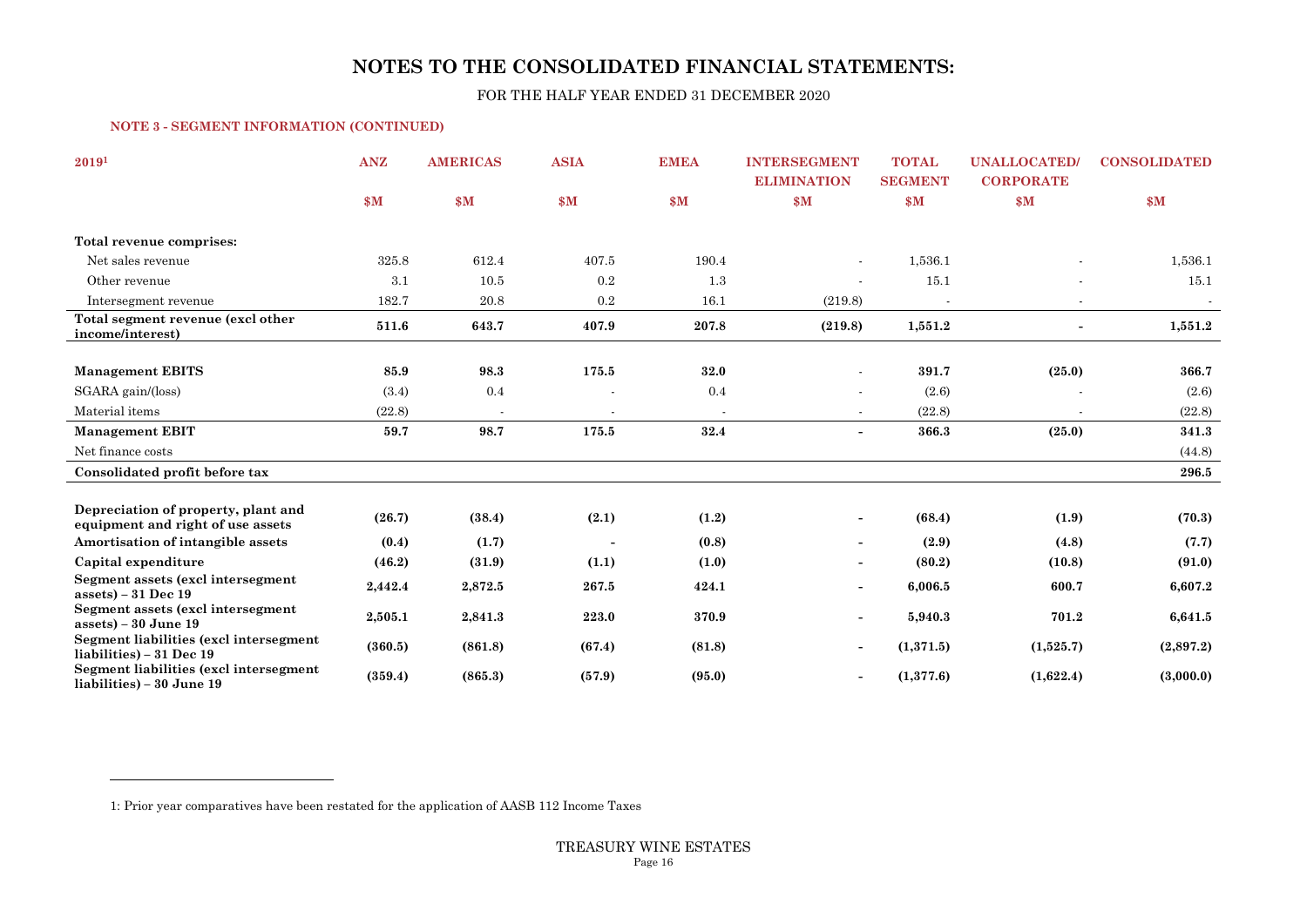## FOR THE HALF YEAR ENDED 31 DECEMBER 2020

#### **NOTE 3 - SEGMENT INFORMATION (CONTINUED)**

#### **Geographical segments**

The presentation of geographical revenue is based on the location of the selling entity.

|                                           | <b>NET SALES REVENUE</b> |                  |
|-------------------------------------------|--------------------------|------------------|
|                                           | <b>Half</b> year         | <b>Half</b> year |
|                                           | 2020                     | 2019             |
|                                           | \$M                      | \$M\$            |
| Australia                                 | 630.7                    | 719.6            |
| United States of America                  | 537.6                    | 617.4            |
| United Kingdom                            | 181.3                    | 149.8            |
| Other geographical locations <sup>2</sup> | 60.4                     | 49.3             |
| Total                                     | 1,410.0                  | 1,536.1          |

2 – Other than Australia, United States of America and the United Kingdom, sales from other countries are individually less than 10% of the Group's net sales revenue.

The presentation of non-current assets is based on the geographical location of the assets.

#### **NON-CURRENT ASSETS**

|                                       | 31 DEC 2020    | 30 JUN 2020    | 31 DEC 2019 <sup>1</sup> |
|---------------------------------------|----------------|----------------|--------------------------|
|                                       | $\mathbf{\$M}$ | $\mathbf{\$M}$ | $\mathbf{\$M}$           |
| Australia                             | 1,886.4        | 1,882.0        | 1,818.7                  |
| United States of America              | 1,912.2        | 2,159.8        | 2,194.9                  |
| United Kingdom                        | 146.5          | 145.8          | 164.0                    |
| Other geographical locations          | 162.6          | 157.0          | 125.5                    |
| Total geographical non-current assets | 4,107.7        | 4,344.6        | 4,303.1                  |
| Other non-current assets $3$          | 191.6          | 227.0          | 195.5                    |
| Consolidated non-current assets       | 4,299.3        | 4.571.6        | 4,498.6                  |

3 – Other non-current assets include financial derivative assets and deferred tax assets.

#### **NOTE 4 - REVENUE**

|                                | <b>Half</b> year | Half year |
|--------------------------------|------------------|-----------|
|                                | 2020             | 2019      |
|                                | \$M\$            | \$M\$     |
| Revenue                        |                  |           |
| Net sales revenue <sup>1</sup> | 1,410.0          | 1,536.1   |
| Other revenue                  | 14.2             | 15.1      |
| Total revenue                  | 1,424.2          | 1,551.2   |

1 - Net sales revenue is net of trade discounts and volume rebates.

#### **Net sales revenue – types of products**

The Group generates revenue through the sale of branded wines, principally as a finished, bottled product. The Group's wine portfolio includes some of the world's leading Luxury, Masstige and Commercial wine brands such as Penfolds, Beringer, Lindeman's, Wolf Blass, 19 Crimes, Chateau St Jean, Beaulieu Vineyard and Sterling Vineyards.

The Group distributes wine to a range of customers across the world, with routes to market tailored by country. Depending on the geography, wine is sold to distributors (who tend to be exclusive and stock a whole portfolio), wholesalers (who choose which brands they would like to order from the portfolio), direct to national retail chains, independent retailers and on premise outlets. The Group also has some sales direct to the consumer.

<sup>1:</sup> Prior year comparatives have been restated for the application of AASB 112 Income Taxes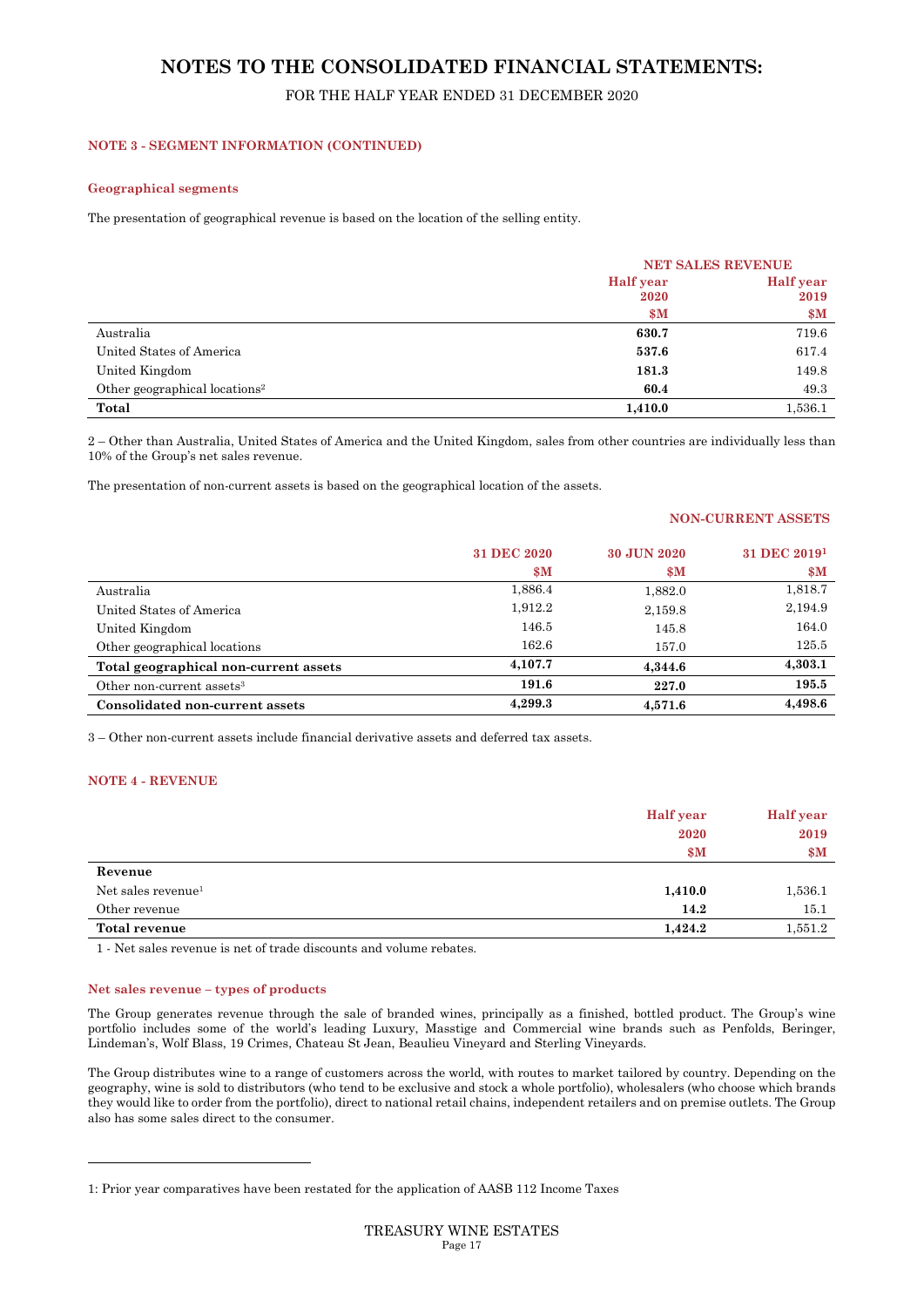## FOR THE HALF YEAR ENDED 31 DECEMBER 2020

#### **NOTE 4 - REVENUE (CONTINUED)**

## **Other revenue – types of services**

The Group provides contract bottling services to third parties.

#### **Accounting policies**

Revenue is measured based on the consideration specified in a contract with a customer and excludes amounts collected on behalf of third parties. The Group's contracts with customers generally include one performance obligation. Revenue from the sale of products or services is recognised at the point in time when control over a product or service is transferred to the customer, generally on delivery. The Group recognises revenue when it transfers control over a product or service to a customer. Revenue is recorded net of sales discounts and rebates, duties and taxes. Payment terms vary by customer. The following specific criteria are also applied:

#### *Wine*

Revenue is recognised in a manner that depicts transfer of control of goods to customers at the amount that reflects consideration the business expects to be entitled to in exchange for those goods. Sales to national retail chains, domestic distributors, independent retailers and on premise outlets are usually recognised when goods are delivered. Sales to international customers are recognised based on the international commercial terms the goods are shipped under, but typically when goods are despatched. This is also the case for some national retail chains that manage their own distribution networks.

#### *Bottling services*

Revenue is recognised when the relevant service has been completed.

#### *Trade discounts and volume rebates*

Products are often sold with volume discounts and other rebates. Sales are recorded based on the consideration specified in the sales contracts or terms, net of the estimated discount or rebate at the time of sale. These discounts or rebates are considered variable consideration and are accounted for in determining the transaction price of a contract. The method used by the Group to estimate discounts and rebates is the most likely amount. Accumulated experience is used to estimate and provide for the discounts based on anticipated annual purchases.

#### **Financing components**

The Group does not have any contracts where the period between the transfer of the promised product or services to the customer and by the customer exceeds one year. Consequently, the Group does not adjust any of the transaction prices for the time value of money.

#### **NOTE 5 - DIVIDENDS**

|                                                                                                  | <b>Half</b> year | <b>Half</b> year |
|--------------------------------------------------------------------------------------------------|------------------|------------------|
|                                                                                                  | 2020             | 2019             |
|                                                                                                  | $\mathbf{\$M}$   | $\mathbf{S}$ M   |
| Dividends declared and paid on ordinary shares:                                                  |                  |                  |
| Final dividend for 2020 of 8.0 cents per share, 100% franked (2019: 20.0 cents per share,        |                  |                  |
| 100% franked)                                                                                    | 57.7             | 143.8            |
|                                                                                                  |                  |                  |
| Dividends declared after balance date                                                            |                  |                  |
| Since the end of the half year, the Directors declared an interim dividend of 15.0 cents         |                  |                  |
| per share $(2019: 20.0 \text{ cents})$ 100% franked $(2019: 100\%)$ . This dividend has not been |                  |                  |
| recognised as a liability at 31 December 2020                                                    | 108.2            | 144.0            |
|                                                                                                  |                  |                  |

The Company's Dividend Reinvestment Plan will be in operation for the interim dividend. The last date for receipt of election notices for participation in the Dividend Reinvestment Plan is 5 March 2021 (AEDT).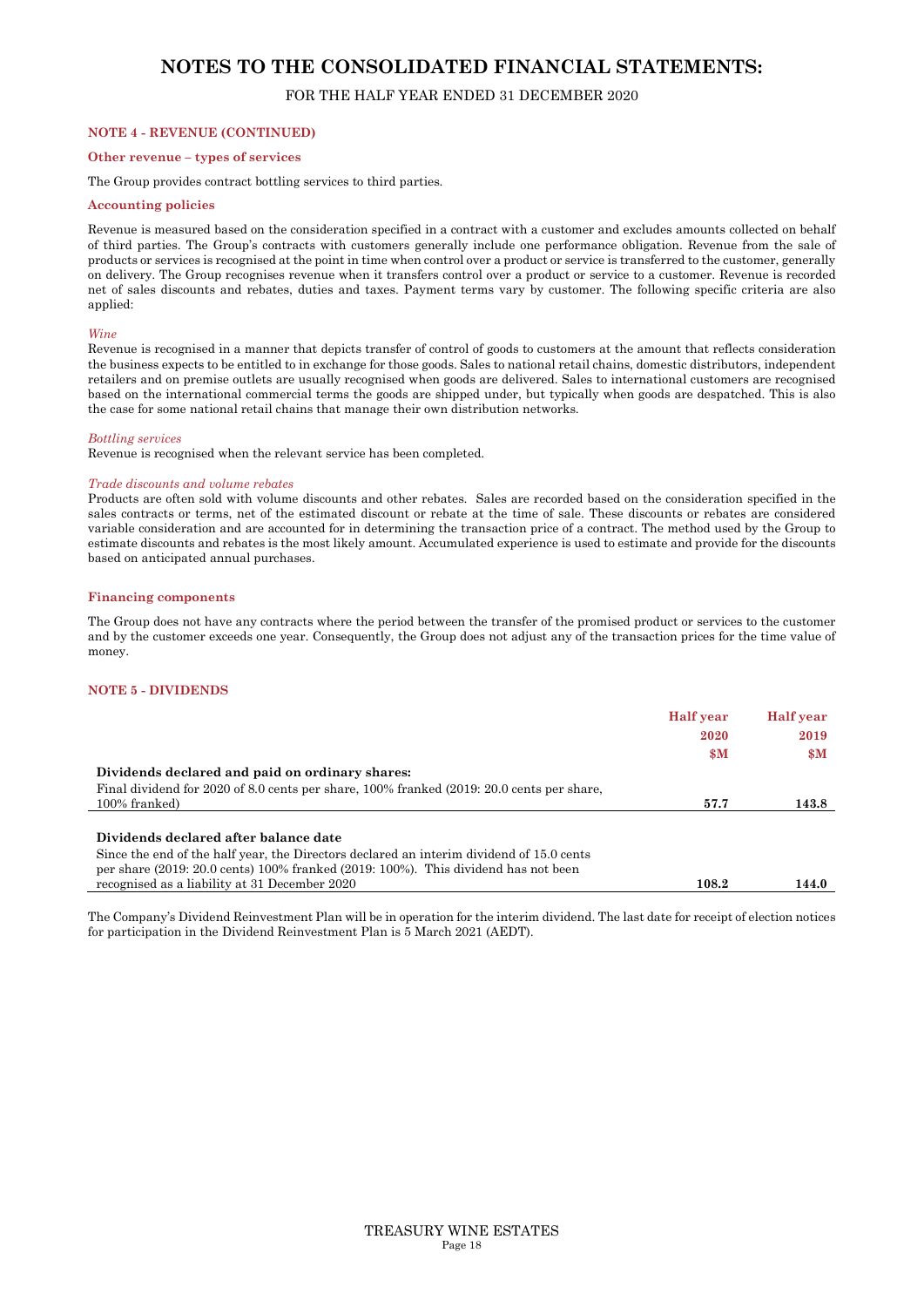## FOR THE HALF YEAR ENDED 31 DECEMBER 2020

#### **NOTE 6 - OTHER EARNINGS DISCLOSURES**

|                                                                                             | <b>Half</b> year | <b>Half</b> year |
|---------------------------------------------------------------------------------------------|------------------|------------------|
|                                                                                             | 2020             | 2019             |
|                                                                                             | $\mathbf{\$M}$   | $\mathbf{\$M}$   |
| Restructuring and redundancy $(costs)^1$                                                    | (15.0)           | (25.6)           |
| Net gain / (loss) relating to property, plant and equipment and intangible and other assets |                  |                  |
| (Write-down) / Reversal of write-down of assets <sup>1</sup>                                | (92.0)           | (6.3)            |
| Insurance income                                                                            | 8.1              |                  |
| Net profit on sale of property, plant and equipment <sup>1</sup>                            | 38.2             | 0.6              |

1. Includes items classified as material items. Refer to note 7 for further information.

#### **NOTE 7 - MATERIAL ITEMS**

The following individually material items are included within the consolidated statement of profit or loss and other comprehensive income.

|                                                                   | Half           | Half           |
|-------------------------------------------------------------------|----------------|----------------|
|                                                                   | year           | year           |
|                                                                   | 2020           | 2019           |
|                                                                   | $\mathbf{\$M}$ | $\mathbf{S}$ M |
| Individually material items included in profit before income tax: |                |                |
| Divestment of US brands and assets                                |                |                |
| Restructuring and redundancy (costs)                              | (7.0)          |                |
| (Write-down)/reversal of write-down of intangible assets          | (64.3)         |                |
| (Write-down)/reversal of write-down of assets held for sale       | (6.6)          |                |
| (Write-down) of inventory                                         | (11.0)         |                |
| Net profit on sale of property, plant and equipment               | 38.2           |                |
| South Australian luxury winery expansion                          |                |                |
| Restructuring and redundancy (costs)                              | (0.3)          | (19.1)         |
| (Write-down)/reversal of write-down of assets                     | (2.2)          | (3.7)          |
| Overhead and supply chain restructure                             |                |                |
| Restructuring and redundancy (costs)                              | (7.3)          |                |
| Total material items (before tax)                                 | (60.5)         | (22.8)         |
| Tax effect of material items                                      | 14.9           | 6.8            |
| Total material items (after tax)                                  | (45.6)         | (16.0)         |

#### **Divestment of US brands and assets**

At 31 December 2020 a total net loss of \$(50.7)m has been recognised in other income / expenses in relation to the divestment and exit of non-priority brands. At 31 December 2020, brand names and other assets that are subject to the divestment and exit negotiations have been tested for impairment independently of the Americas cash generating unit. The recoverable amount of these assets has been estimated based on the expected terms of the exit negotiations. The recoverable amount of other assets within the Americas CGU continues to be the subject of separate testing – refer to note 12 for details.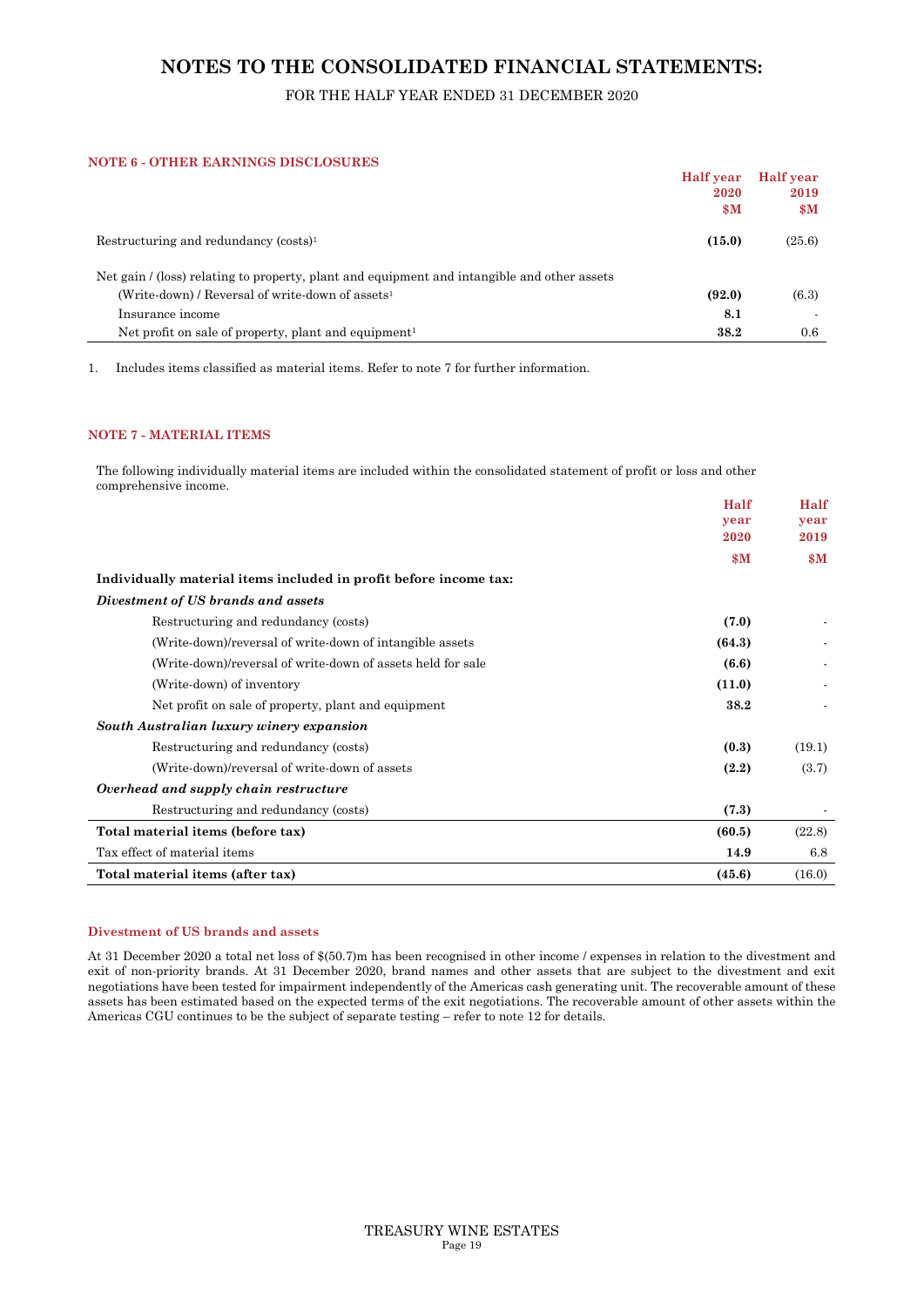## FOR THE HALF YEAR ENDED 31 DECEMBER 2020

#### **NOTE 8 - EARNINGS PER SHARE**

|                                                                                                                  | <b>Half</b> year     | <b>Half</b> year     |
|------------------------------------------------------------------------------------------------------------------|----------------------|----------------------|
|                                                                                                                  | 2020<br><b>CENTS</b> | 2019<br><b>CENTS</b> |
|                                                                                                                  | <b>PER</b>           | <b>PER</b>           |
|                                                                                                                  | <b>SHARE</b>         | <b>SHARE</b>         |
| <b>Basic EPS</b>                                                                                                 |                      |                      |
| Basic EPS (cents) based on net profit attributable to members of                                                 |                      |                      |
| Treasury Wine Estates Limited                                                                                    | 16.8                 | 29.4                 |
| <b>Diluted EPS</b>                                                                                               |                      |                      |
| Diluted EPS (cents) based on net profit attributable to members of                                               |                      |                      |
| Treasury Wine Estates Limited                                                                                    | 16.7                 | 29.3                 |
|                                                                                                                  |                      |                      |
|                                                                                                                  | <b>NUMBER</b>        | <b>NUMBER</b>        |
| Weighted average number of shares                                                                                |                      |                      |
| Weighted average number of ordinary shares on issue used in the calculation of basic EPS (in<br>thousands)       | 721,168              | 719,494              |
|                                                                                                                  |                      |                      |
| Effect of potentially dilutive securities                                                                        |                      |                      |
| Deferred shares (in thousands)                                                                                   | 1,536                | 2,354                |
| Weighted average number of ordinary shares on issue used in the calculation of diluted EPS<br>(in thousands)     | 722,704              | 721,848              |
|                                                                                                                  |                      |                      |
| <b>Earnings reconciliation</b>                                                                                   |                      |                      |
| Basic and diluted EPS                                                                                            | \$M                  | $\mathbf{S}$ M       |
| Net profit                                                                                                       | 120.9                | 211.4                |
| Net profit attributable to non-controlling interests                                                             |                      |                      |
| Net profit attributable to members of Treasury Wine Estates Limited used in calculating basic<br>and diluted EPS | 120.9                | 211.4                |
|                                                                                                                  |                      |                      |
| <b>NOTE 9 - BORROWINGS</b>                                                                                       |                      |                      |
|                                                                                                                  | <b>31 DEC</b>        | <b>30 JUN</b>        |
|                                                                                                                  | 2020                 | 2020                 |
| Total borrowings consist of:                                                                                     | $\mathbf{\$M}$       | $\mathbf{S}$ M       |
|                                                                                                                  |                      |                      |

| Non-current      | 1.489.2 | L.702.3 |
|------------------|---------|---------|
| Total borrowings | 1.542.9 | .925.6  |
|                  |         |         |

#### **Details of major arrangements**

#### US Private Placement Notes and Debt Facilities

US Private Placement (USPP) notes totalling US\$325.0 million (unsecured) are outstanding, with maturities ranging from December 2023 to June 2029. The carrying value of USPP notes at 31 December 2020 is \$422.9 million (30 June 2020: \$581.9 million).

The Group has US\$550.0 million of debt facilities with US\$200.0 million maturing in October 2021, US\$120.0 million maturing November 2023 and US\$230.0 million maturing in November 2026. At 31 December 2020 syndicated debt facilities of US\$350.0 million are drawn against the November 2023 and 2026 maturities. The carrying value of the syndicated debt facility at 31 December 2020 is \$455.4 million (30 June 2020: \$509.2 million).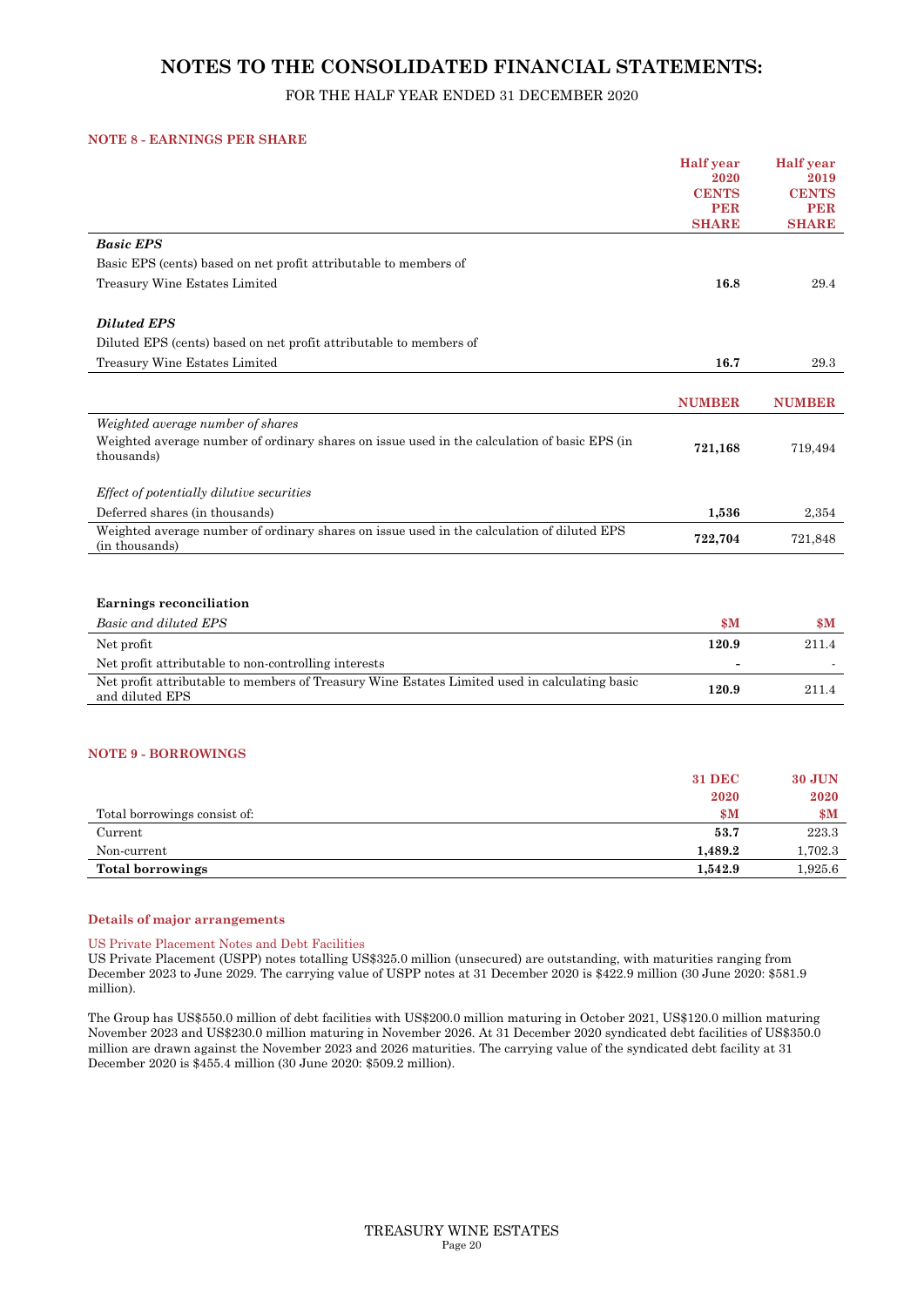## FOR THE HALF YEAR ENDED 31 DECEMBER 2020

#### **NOTE 9 – BORROWINGS (CONTINUED)**

The Group has in place a number of revolving bank debt facilities with maturities staggered through to December 2024. As at 31 December 2020 drawings under the bank debt facilities were nil (30 June 2020: \$100.0 million).

USPP notes bear interest at fixed and floating interest rates. In accordance with the Group's risk management strategy, the Group has entered into a combination of fixed to floating and floating to fixed interest rate swaps to obtain the desired fixed/floating interest ratio, with interest rate caps also used to manage interest rate risk.

#### Financial guarantees

The Group has issued financial guarantees to other persons of \$23.4 million (30 June 2020: \$23.4 million) that could be called upon at any time in the event of a breach of the Group's financial obligations. No payments are expected to eventuate under these financial guarantees as the Group expects to meet its respective obligations to the beneficiaries of these guarantees.

#### Lease liabilities

The Group enters into lease arrangements that meet the capitalisation requirements under AASB 16 Leases. Current and noncurrent lease liabilities are recognised for the present value of the lease payments due under the lease contracts and are represented as borrowings.

At 31 December 2020, the Group recognised current lease liabilities of \$56.0 million (30 June 2020: \$56.1 million) and non-current lease liabilities of \$583.5 million (30 June 2020: \$642.5 million). The Group's lease arrangements have durations up to 25 years.

#### **NOTE 10 - CONTRIBUTED EQUITY**

|                                                                                         | <b>31 DEC</b>  | <b>30 JUN</b>  |
|-----------------------------------------------------------------------------------------|----------------|----------------|
|                                                                                         | 2020           | 2020           |
|                                                                                         | $\mathbf{\$M}$ | $\mathbf{S}$ M |
| Issued and paid-up capital                                                              |                |                |
| 721,440,424 (30 June 2020: 720,800,351) ordinary shares, fully paid                     | 3,276.0        | 3.269.8        |
|                                                                                         | 3,276.0        | 3.269.8        |
|                                                                                         |                |                |
| Contributed equity at the beginning of the period                                       | 3,269.8        | 3.243.8        |
| Shares movements:                                                                       |                |                |
| 291,754 Shares issued under the Dividend Reinvestment Plan (30 June 2020:<br>1,055,717) | 2.6            | 11.5           |
| 348,319 Shares issued for vested Incentive Plans (30 June 2020: 644,149)                | $3.6\,$        | 11.0           |
| Net movement in own shares held                                                         |                | 3.5            |
| Contributed equity at the end of the period                                             | 3,276.0        | 3,269.8        |

The shares have no par value.

#### Purchase of shares for Long Term Incentive Plan (LTIP) plans

The Group engages a third party to purchase shares in the Company to be used to satisfy share based payment obligations upon vesting under the Group's Employee Equity Plans. Historically, such commitments were satisfied by way of treasury share purchases (i.e. the Group acquiring shares on market directly). Treasury shares that had previously been purchased remain available to satisfy any future vesting under the Group's Employee Equity Plans. Nil treasury shares were purchased during the period.

During the period, the Group purchased nil shares under the third party arrangement (30 June 2020: 0.3 million shares (\$4.9 million).

#### Issue of shares

During the period, the Group issued 0.3 million shares (30 June 2020: 1 million) to shareholders in accordance with the Dividend Reinvestment Plan. In addition, the Group issued 0.3 million shares (30 June 2020: 0.6 million shares) to satisfy vesting's associated with the Share Cellar Plan and MTIP Plans.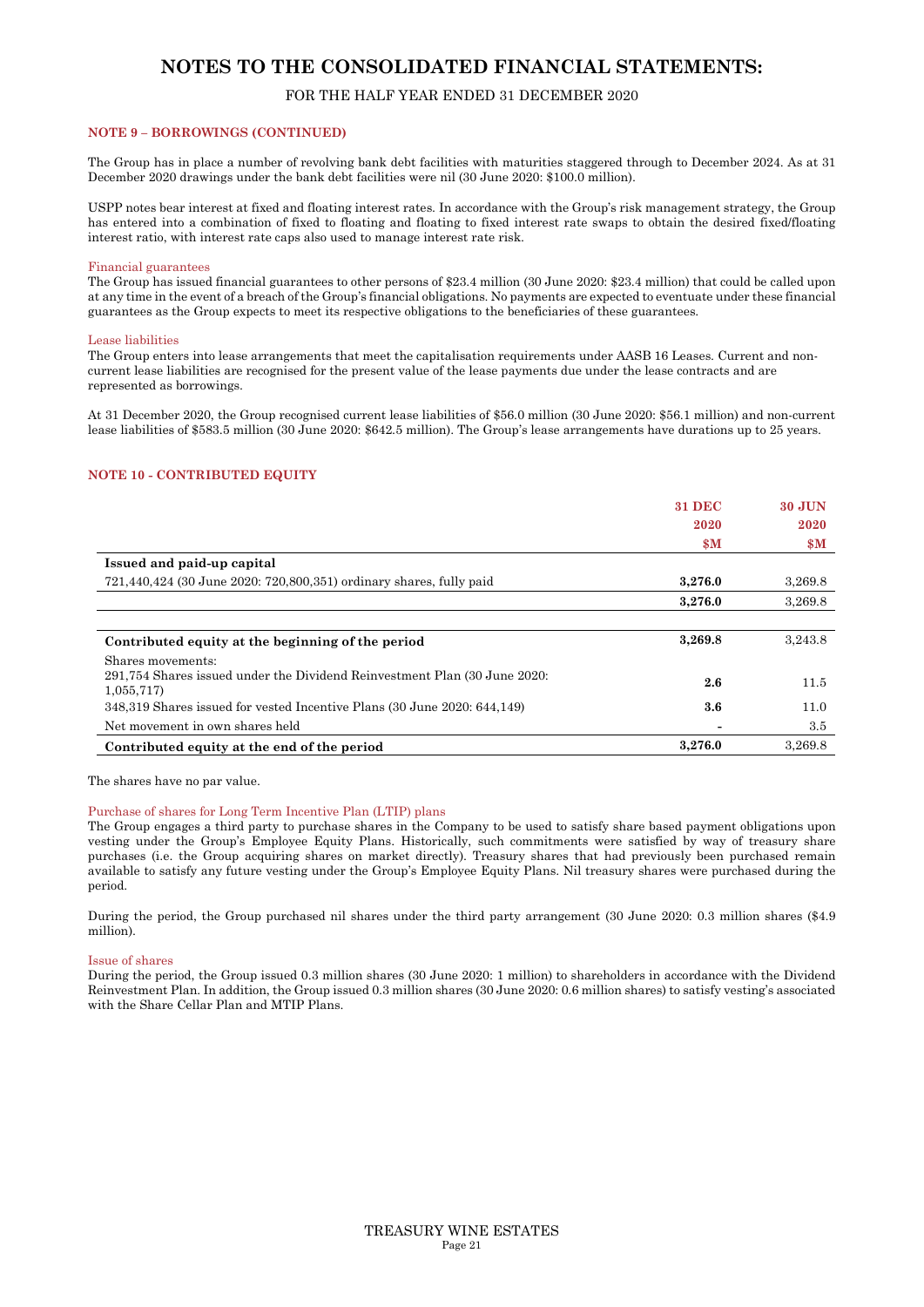## FOR THE HALF YEAR ENDED 31 DECEMBER 2020

#### **NOTE 11 - FAIR VALUES**

The fair values of cash and cash equivalents, financial assets and most financial liabilities approximate their carrying value. The fair value of the US Private Placement Notes is \$498.5 million (30 June 2020: \$679.3 million) and the fair value of the syndicated debt facility is \$492.9 million (30 June 2020: \$530.3 million). There have been no reclassifications of financial assets from fair value to cost, or from cost or amortised cost to fair value during the year.

The fair values of derivative financial instruments are based upon market prices, or models using inputs observed from the market, where markets exist or have been determined by discounting the expected future cash flows by the current interest rate for financial assets and financial liabilities with similar risk profiles (a Level 2 valuation).

The valuation of derivative financial assets and liabilities reflects the estimated amounts which the Group would be required to pay or receive to terminate the contracts (net of transaction costs) or replace the contracts at their current market rates at reporting date. This is based on internal valuations using standard valuation techniques.

As the purpose of these derivative financial instruments is to hedge the Group's underlying assets and liabilities denominated in foreign currencies and to hedge against risk of interest rate fluctuations, it is unlikely in the absence of abnormal circumstances that these contracts would be terminated prior to maturity.

For all other recognised financial assets and financial liabilities, based on the facts and circumstances existing at reporting date and the nature of the Group's financial assets and financial liabilities including hedge positions, the Group has no reason to believe that the financial assets could not be exchanged, or the financial liabilities could not be settled, in an arm's length transaction at an amount approximating its carrying amount.

#### **NOTE 12 – IMPAIRMENT OF NON-FINANCIAL ASSETS**

At 31 December 2020 the recoverable amounts of cash generating units (CGUs) exceed their carrying values and as a result no impairment has been recognised.

The Group's CGUs are consistent with F20 and are:

- Americas;
- Europe; and
- Australia and New Zealand (ANZ).

#### **Key estimate and judgement:**

Key estimates and judgements include:

#### *Cash flow forecasts*

Cash flow forecasts are based on the Group's most recent five-year financial plans approved by the Board, adjusted as necessary to reflect updated forecast performance. Key assumptions in the cash flow forecasts include sales volume growth, cost of sales and cost of doing business.

The Group's assumptions regarding sales volume growth and costs of doing business are based on expectations of the market demand and past experience. The assumption on cost of sales is based on expectation about future vintage costs.

#### *Long-term growth rates*

Cash flow forecasts beyond a five-year period are extrapolated using a growth rate range of 2.0% to 3.0% (F20: 2.0% to 3.0%). Growth rates are specific to individual CGUs and reflect expected future market and economic conditions.

#### *Discount rate*

The Group applies a post-tax discount rate to post-tax cash flows as the valuation calculated using this method closely approximates applying pre-tax discount rates to pre-tax cash flows. The post-tax discount rates incorporate a risk-adjustment relative to the risks associated with the net post-tax cash flows being achieved. The following pre-tax discount rates were applied:

| Americas | $9.4\%$ |
|----------|---------|
| Europe   | 9.5%    |
|          | 11 0%   |

#### *Exchange rates*

Cash flow forecasts in foreign currency are forecast in that currency and discounted using the applicable regional discount rates (predominantly USD and GBP).

#### *Sensitivity analysis*

Increases in discount rates or changes in other key assumptions, such as operating conditions or financial performance, may cause the recoverable amount to fall below carrying values.

For the Americas CGU, a reduction in cash flow forecasts of more than 20% for all years in the forecast period and also in the terminal year would reduce the CGU's headroom to nil. There are no reasonably possible changes in the discount rate that would result in an impairment

For the Group's remaining CGUs, based on current economic conditions and CGU performances, there are no reasonably possible changes to key assumptions used in the determination of CGU recoverable amounts that would result in a impairment to the Group.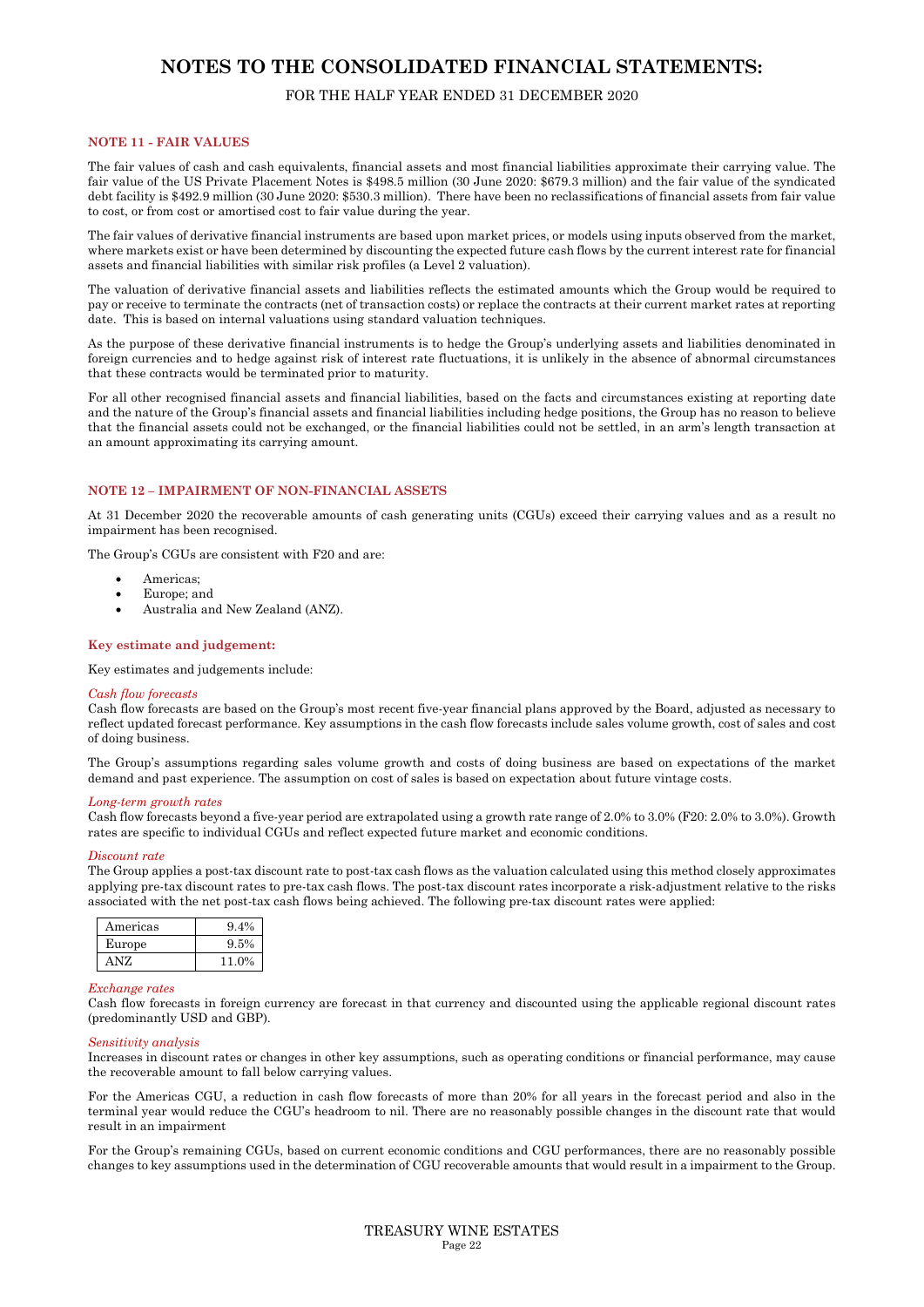## FOR THE HALF YEAR ENDED 31 DECEMBER 2020

#### **NOTE 13 - CLASS ACTION**

Two Australian shareholder class actions have been commenced against TWE Limited.

The first action was served on 2 April 2020 by Slater & Gordon (S&G) acting for Brett Stallard as trustee for the Stallard superannuation fund. The second action was served on 1 May 2020 by Maurice Blackburn (MB) acting for Steven Napier. The class in both proceedings comprise shareholders who purchased shares between 30 June 2018 and 28 January 2020. Both proceedings allege that the Company breached its continuous disclosure obligations under the ASX Listing Rules and the Corporations Act and that it engaged in misleading or deceptive conduct in contravention of the Corporations Act and the ASIC Act. The two actions were consolidated into a single action on 15 October 2020.

With regard to claims, the Company strongly denies any and all allegations made against it and is vigorously defending the proceedings.

Based on the information currently available, the Company does not know the quantum of either class action. No provision has been recognised at 31 December 2020 in respect of the claim.

#### **NOTE 14 - EVENTS SUBSEQUENT TO REPORTING DATE**

The following events have occurred subsequent to 31 December 2020:

1. The Board declared an interim dividend of 15 cents per share (100% franked) on 17 February 2021.

Other than the above, there are no further matters or circumstances which have arisen since 31 December 2020 which have significantly affected or may significantly affect the operations of the Group, the results of those operations or the state of affairs of the Group in subsequent financial periods.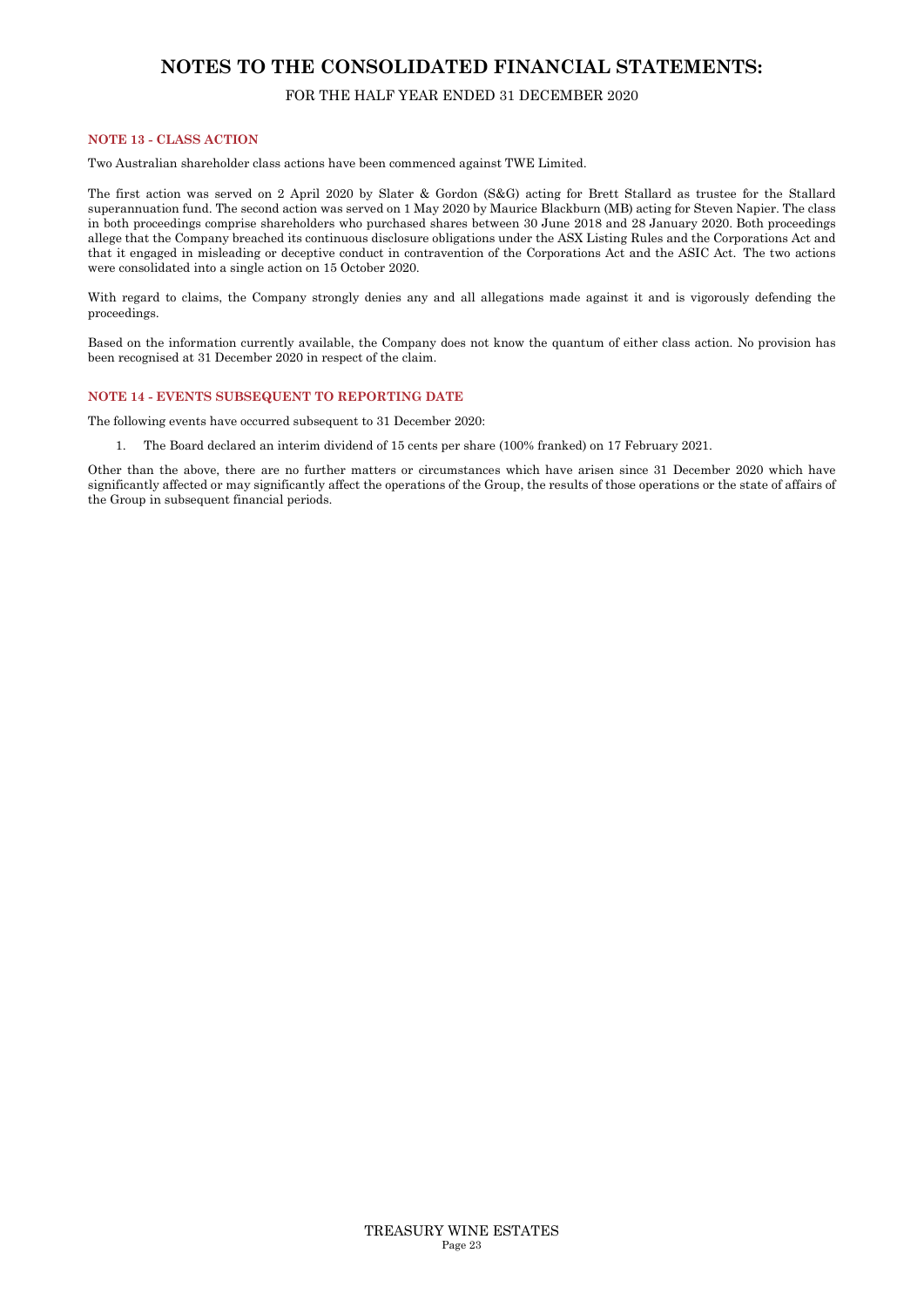## **DIRECTORS' DECLARATION**

## FOR THE HALF YEAR ENDED 31 DECEMBER 2020

The Directors declare that the consolidated financial statements and notes for the Group:

- a) are prepared in accordance with the Corporations Act 2001, Accounting Standard AASB 134: *Interim Financial Reporting*, the Corporations Regulations 2001 and other mandatory professional reporting requirements; and
- b) give a true and fair view of the Group's financial position as at 31 December 2020 and of its performance, as represented by the results of its operations and its cash flows, for the half year ended on that date.

In the Directors' opinion there are reasonable grounds to believe that the Company will be able to pay its debts as and when they become due and payable.

This report is made in accordance with a resolution of the Board of Directors and is signed for and on behalf of the Directors.

Paul Rayner Chairman

17 February 2021 Melbourne, Australia

Tim Ford Chief Executive Officer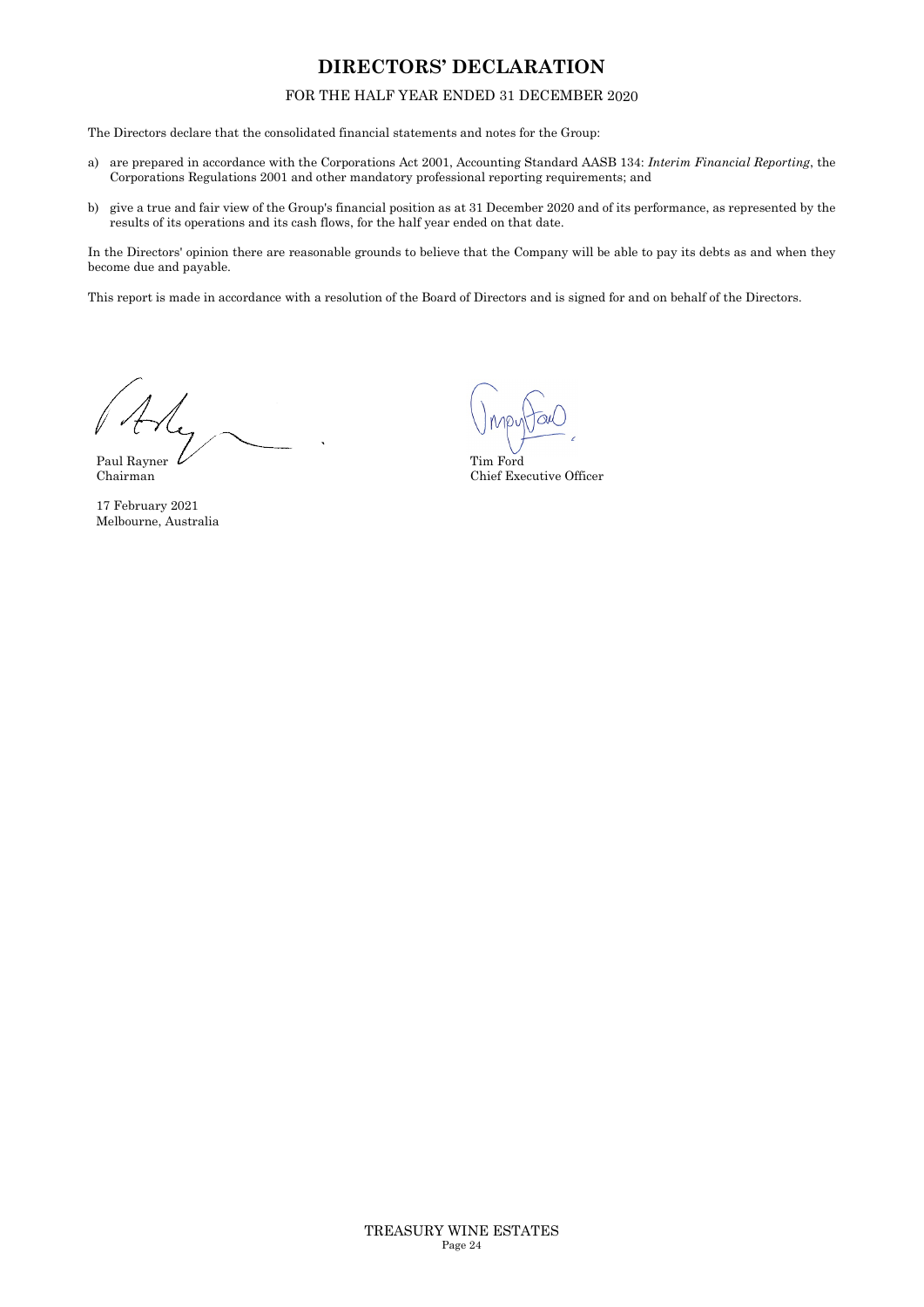

# Independent Auditor's Review Report

## To the shareholders of Treasury Wine Estates Limited

**Report on the Half-year Financial Report**

#### **Conclusion**

We have reviewed the accompanying **Halfyear Financial Report** of Treasury Wine Estates Limited.

Based on our review, which is not an audit, we have not become aware of any matter that makes us believe that the Half-year Financial Report of Treasury Wine Estates Limited does not comply with the Corporations Act 2001, including:

- giving a true and fair view of the **Group's** financial position as at 31 December 2020 and of its performance for the Half-year ended on that date; and
- complying with Australian Accounting Standard AASB 134 Interim Financial Reporting and the Corporations Regulations 2001.

The **Half-year Financial Report** comprises:

- Consolidated statement of financial position as at 31 December 2020
- Consolidated statement of profit or loss and other comprehensive income, Consolidated statement of changes in equity and Consolidated statement of cash flows for the Half-year ended on that date
- Notes 1 to 14 comprising a summary of significant accounting policies and other explanatory information
- The Directors' Declaration.

The **Group** comprises Treasury Wine Estates Limited (the Company) and the entities it controlled at the Half year's end or from time to time during the Half-year.

#### **Basis for Conclusion**

We conducted our review in accordance with ASRE 2410 Review of a Financial Report Performed by the Independent Auditor of the Entity. Our responsibilities are further described in the Auditor's Responsibilities for the Review of the Financial Report section of our report.

We are independent of the Group in accordance with the auditor independence requirements of the Corporations Act 2001 and the ethical requirements of the Accounting Professional and Ethical Standards Board's APES 110 Code of Ethics for Professional Accountants (including Independence Standards) (the Code) that are relevant to our audit of the annual financial report in Australia. We have also fulfilled our other ethical responsibilities in accordance with the Code.